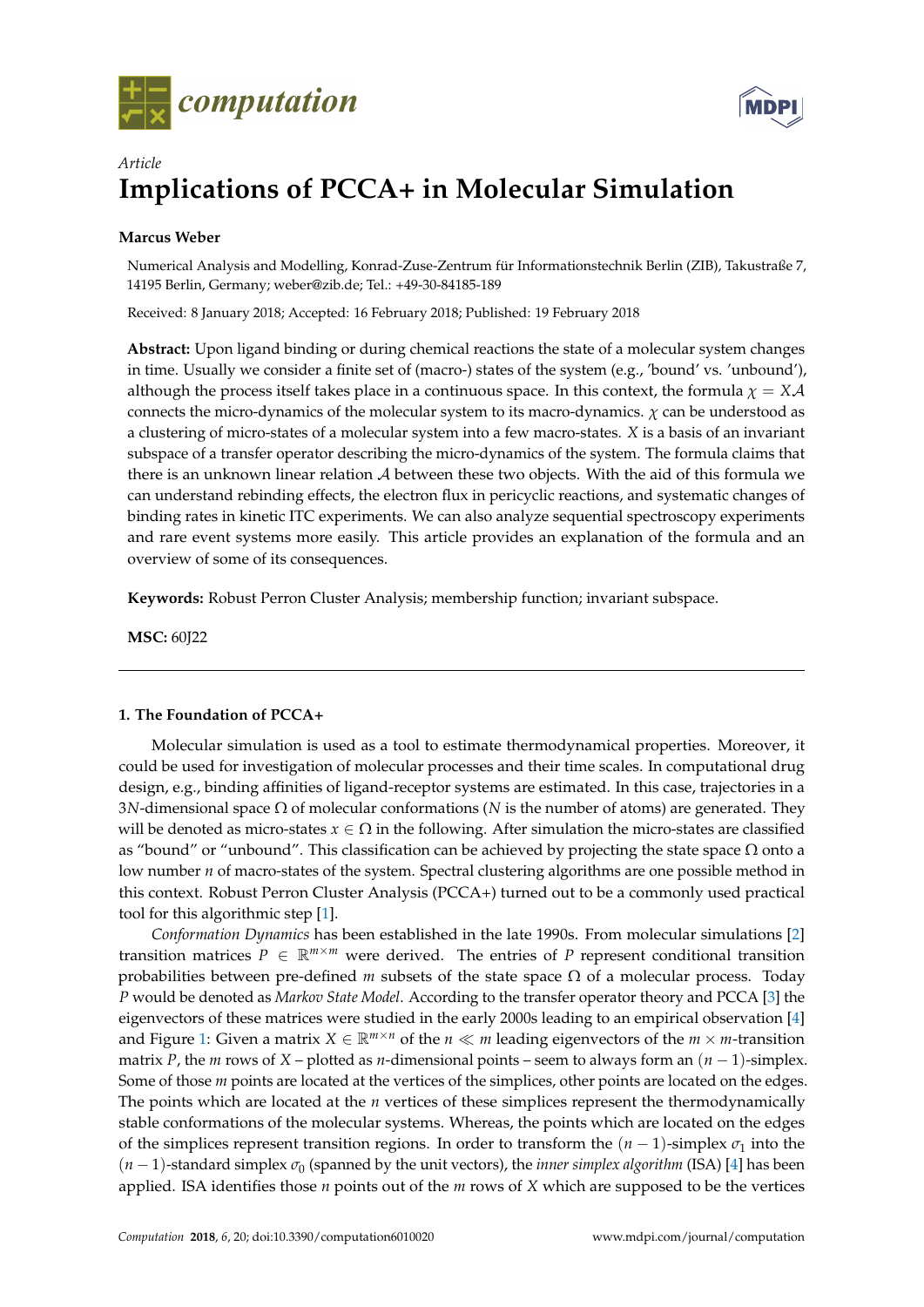of the simplex  $\sigma_1$ . These points are transformed into the unit vectors in  $\mathbb{R}^n$  spanning  $\sigma_0$ . An easy introduction to ISA can be found online [\[5\]](#page-14-4).

<span id="page-1-0"></span>

**Figure 1. Left:** A 2-dimensional state space Ω is decomposed into 57 subsets via a Voronoi tessellation. The potential energy surface has three local minima (contour lines). After calculation of transition probabilities due to a potential-driven diffusion process, a transition matrix  $P \in \mathbb{R}^{57 \times 57}$  is generated. **Right:** The leading three eigenvectors of *P* are computed, i.e.,  $X \in \mathbb{R}^{57 \times 3}$  is determined. The first eigenvector is a constant vector. The 57 entries of the second and third eigenvector are plotted as 2-dimensional points. One can clearly see the simplex structure. Those points located at the vertices of this simplex belong to Voronoi cells covering the energy minima of the potential energy landscape.

Mathematically, ISA transforms *X* via  $\chi = X\mathcal{A}$  into an  $m \times n$ -matrix  $\chi$ .  $\mathcal{A} \in \mathbb{R}^{n \times n}$  is a regular transformation matrix. The rows of *χ* are the new coordinates of the *m* points after transformation. If the simplex  $\sigma_1$  was a perfect simplex, then the entries of the matrix  $\chi$  are non-negative and the row sums of  $\chi$  are one. This means, that the entries of  $\chi$  can be interpreted as a partition-of-unity fuzzy clustering of the *m* subsets of Ω into *n* fuzzy sets. The membership values (denoted as membership functions) of these fuzzy sets are given by the columns of  $\chi$ . The theoretical justification for the distinction between thermodynamical stable regions and transition regions in  $\Omega$ , i.e., the described localization of the *n*-dimensional rows of *X* in an (*n* − 1)-simplex, has been provided by Susanna Röblitz (chapter 3.1.2 in [\[6\]](#page-14-5)).

Since the eigenvector data usually does not provide perfect simplices in real-world applications, ISA often results in a set of membership functions  $\chi$  which have negative values [\[7\]](#page-14-6).

The larger the deviation from the simplex structure, the higher are the absolute values of these negative entries. This can be employed to determine the number *n* of membership functions [\[7\]](#page-14-6), such that the simplex structure is achieved. Besides this minChi-criterion, there exist other criteria for determining the number *n*. Of course, using a spectral gap in the sorted list of eigenvalues is one possibility. Another possibility is to construct a set-based clustering of states, such that the transition probabilities derived from the micro-process between these sets define a Markov chain [\[8\]](#page-14-7). One could also ask for a projection of the micro-process onto a Markov chain, such that the projection is as set-based as possible [\[6\]](#page-14-5). The next step is to compute the transformation matrix  $\mathcal{A}$ .

PCCA+ is an extension of ISA and was published in 2005 [\[9\]](#page-14-8). In some existing software codes the inner simplex algorithm (cluster by isa) is implemented and incorrectly denoted as PCCA+ like in [\[5\]](#page-14-4). PCCA+ assures that the transformation  $A$  is feasible in the following sense: the resulting membership functions are a partition-of-unity and the membership values are non-negative. Briefly, the linearly constrained feasible set  $\mathcal F$  of transformation matrices is given by:

<span id="page-1-1"></span>
$$
\chi = X\mathcal{A}, \quad \sum_{i=1}^{n} \chi_i(x) = \mathbb{1}_{\Omega}, \quad \chi \ge 0,
$$
\n(1)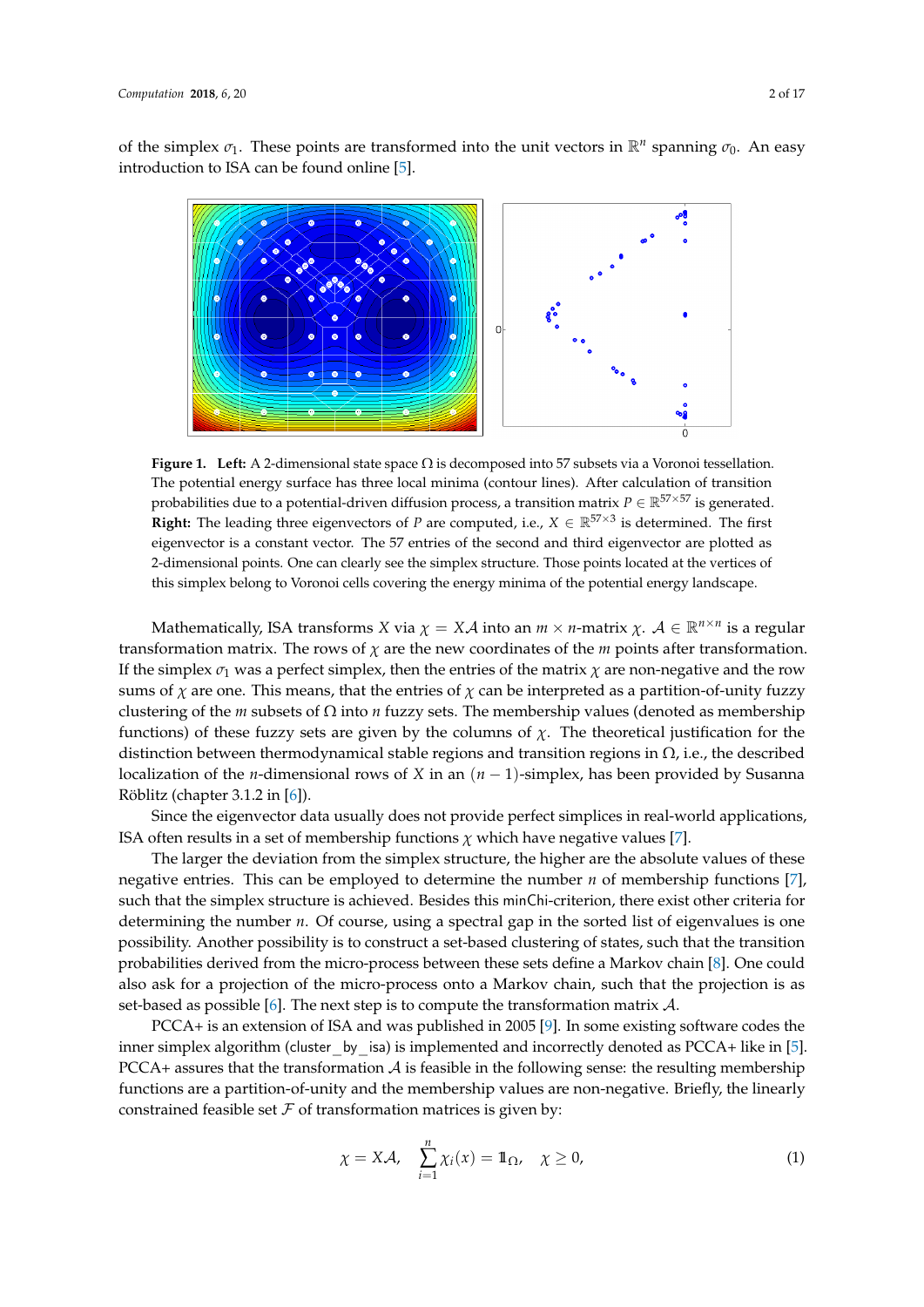where  $\mathbb{1}_{\Omega} \equiv 1$  denotes a constant function.

The feasible set F is not empty and has an interior point (proof of Lemma 3.5 in [\[10\]](#page-14-9)). Thus, the construction of a transformation matrix A is not unique. In PCCA+, the selection of A is given by solving a convex maximization problem. This means that there is a convex objective function  $I[A]$  to be maximized. The optimum of a convex maximization problem on a linearly bounded compact set is attained at a vertex of F. PCCA+ is formulated as an unconstrained maximization problem  $I[g(\mathcal{A})]$ , where the function *g* is a projection of an (infeasible) transformation matrix  $\mathcal A$  onto a superset of the vertices of F (chapter 3 in [\[10\]](#page-14-9)). The objective function  $I[A]$  accounts for the "crispness" of  $\chi$ . The membership functions should be as close as possible to characteristic functions of subsets of  $\Omega$ . One example for a possible objective function *I*[A] is provided at the end of Section [3.1.](#page-5-0) Solving the PCCA+ optimization problem can be very time consuming. Berg re-implemented PCCA+ with a fast Newton-type local optimization algorithm [\[11\]](#page-14-10). The implementation details of PCCA+ can be found in [\[12\]](#page-14-11) and in Appendix D of [\[13\]](#page-14-12). In principle, the optimization problem to be solved has many local maxima. Local optimization routines cannot assure for finding the global optimum. However, there are possibilities to re-formulate PCCA+ as a linear optimization problem (chapter 3.4.3 in [\[10\]](#page-14-9)) which has a unique global optimum. These possibilities have not been exploited in applications so far. Although PCCA+ is only one example for a spectral clustering routine, it is discussed that  $\chi = X\mathcal{A}$ , i.e., the mapping to a simplex, *is* spectral clustering [\[5\]](#page-14-4). It is also discussed in artificial intelligence that spectral clustering is (like PCCA+) a special way of a basis transform [\[14\]](#page-14-13).

Taking some of the eigenvectors of a matrix *P* as the basis vectors of a linear subspace *V* is advantageous in terms of the matrix projection. Applying *P* to a vector  $v \in V$  of this subspace produces a vector  $w = Pv \in V$ , which is again an element of *V*. Thus, *V* is said to be *an invariant subspace* with regard to *P*. All actions of *P* in the high-dimensional space can be projected onto actions of *P* within a low dimensional space *V*. This is denoted as "invariant subspace projection".

Since its invention in 2005, a lot of scientific contributions extended the application area of PCCA+ and evolved the theory of PCCA+ into new directions. Until 2017, the original PCCA+ article has been cited more than 250 times PCCA+ is used as a spectral clustering method in various fields of application ranging from molecular simulation to psychology. Not only the areas of application changed, but also the theory of PCCA+ went into new directions:

- In contrast to PCCA+, GenPCCA is based on real invariant subspaces given by Schur decompositions [\[15\]](#page-14-14). This is useful, if the transition matrices have complex eigenvectors or are non-diagonalizable [\[16\]](#page-14-15). This extension of PCCA+ can be applied to non-reversible Markov chains.
- Treating non-autonomous processes is also possible, i.e., whenever transition probabilities of the Markov chain depend on external variables. In this case, these variables become additional coordinates of the state space of the Markov process. The analysis of metastable sets turns into a coherent sets analysis [\[17\]](#page-14-16).
- PCCA+ has been invented for transition matrices. However, it can be applied to transfer operators or infinitesimal generators of time-continuous Markov processes as well [\[18\]](#page-14-17). In this case, adaptive discretizations of the operators play an important role [\[19](#page-14-18)[,20\]](#page-14-19).

Recently, the interpretation of  $\chi = X\mathcal{A}$  as an equation which connects stochastics and numerics turned out to be a very fruitful link for computations in molecular sciences. The theoretical background of this equation will be explained in the next section.

Changing the point of view from a set-based towards a fuzzy clustering of  $\Omega$  has some consequences: The set-based clustering allows for precise definition of transition states between macro-states at the interfaces of the sets [\[8\]](#page-14-7). In fuzzy clustering on the other hand, every micro-state in  $\Omega$  is more or less a transition state. This type of fuzzy clustering is also known from the core set approach [\[21\]](#page-14-20), where the degree of membership to one of the clusters is given by the probability to reach a certain subset of  $\Omega$  by micro-dynamics before reaching certain other subsets. The PCCA+ approach is like a core set approach without the necessity to define core sets.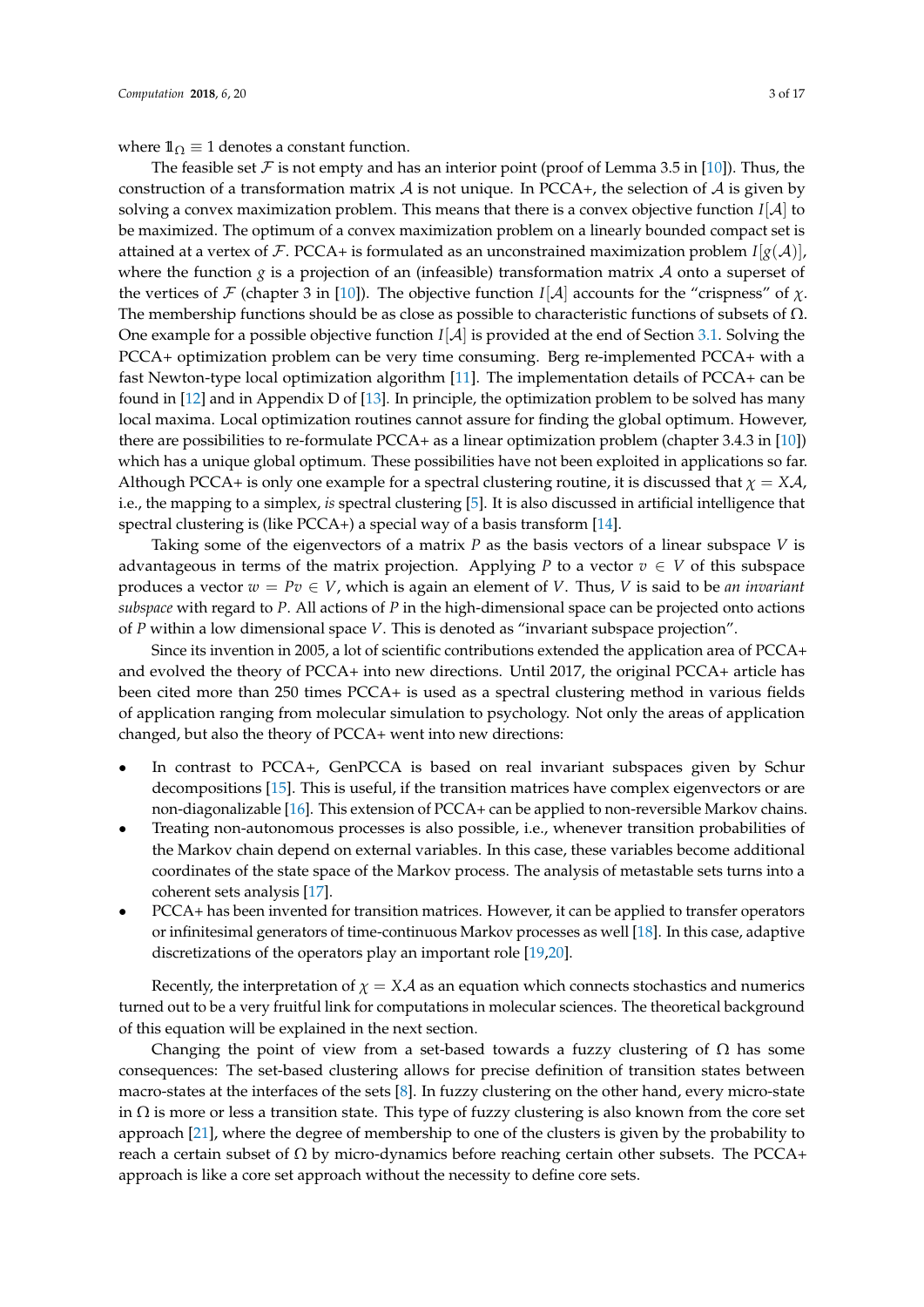#### <span id="page-3-2"></span>**2. Interpretation of**  $\chi = X\mathcal{A}$

Many mathematical models in natural sciences are based on an input-output-relation. Given a certain (input) micro-state  $x_0 \in \Omega$  of a system, we want to predict its future (output) micro-states  $x_t \in \Omega$ , where *t* is the time-variable and  $\Omega$  is some state space. These input-output-relations are often formulated as initial value problems of ordinary, stochastic, or partial differential equations, where these equations are first-order with regard to time-derivatives *<sup>∂</sup> ∂t* . Some examples are: Hamiltonian dynamics, Brownian motion, Langevin dynamics, Smoluchowski equation, Fokker-Planck equation, time-dependent Schrödinger equation, reaction kinetics, system biology models, etc. All these models can be seen as time-homogeneous (autonomous) Markov processes. All these processes are uniquely defined by their *Markov kernel*. The Markov kernel is a function

<span id="page-3-0"></span>
$$
p: \Omega \times \Sigma \times [0, \infty] \to [0, \infty]. \tag{2}
$$

The first argument of *p* is a point  $x \in \Omega$ , which denotes the starting point of the micro-process. The second argument is a target subset  $M \subset \Omega$ , which has a measurable size. This is denoted by *M* ∈ Σ, where Σ defines all measurable subsets of Ω. The last argument is a time-span  $\tau \in [0, \infty]$ . The function value  $p(x, M, \tau)$  quantifies how likely a process starting in a micro-state  $x \in \Omega$  will evolve into the (target) set  $M \subset \Omega$  at time  $\tau$ . A good introduction into this theory can be found in Nielsen [\[22\]](#page-14-21).

If we describe the properties of molecular processes, we often simplify the continuous state space  $\Omega$  and speak of a finite set of macro-states. One example is the description of ligand-receptor-binding processes. Instead of providing all 3-dimensional coordinates *x* ∈ Ω of the ligand and of the receptor to describe the state of the system, we only discriminate between a finite number of macro-states, e.g., 'bound' vs. 'unbound'. For every macro-state  $i = 1, \ldots, n$  there is a membership function

<span id="page-3-1"></span>
$$
\chi_i : \Omega \to [0,1], \tag{3}
$$

which quantifies how much a micro-state *x* ∈ Ω belongs to *i*. Bujotzek established this approach for ligand-receptor binding processes [\[23](#page-14-22)[–25\]](#page-15-0).

On the one hand we have a Markov process [\(2\)](#page-3-0), i.e., an input-output-relation on the level of micro-states. On the other hand, we only want to describe the process in terms of the macro-states [\(3\)](#page-3-1). If a Markov kernel *p* is known for the micro-level it might be unknown for the macro-level. Even worse: On the macro-level the process need not be Markovian. A projected Markov process is in general not a Markov process anymore [\[26\]](#page-15-1).

**Example 1.** *For example, take a particle that moves with regard to Brownian motion in a space* Ω*. This movement is a Markov process. Now we subdivide the space* Ω *into three subsets A*, *B*, *and C. Thus, the particle has* 3 *macro-states A*, *B, and C. Once the particle crosses a barrier between two subsets, e.g., from A to B, it will more likely return to A than going to C, because of its jittering. In addition, if it crosses the barrier from C to B, it will more likely return to C than going to A. The conditional probability to move from B to one of the other sets is not independent from the past.*

*PCCA+ is a method for constructing the projection [\(3\)](#page-3-1) in such a way, that the projected Markov process of micro-states is a Markov process again. The projected states are not only invariant subspaces, but they are also interpretable as macro-states (in terms of a fuzzy clustering of micro-states).*

Here it is explained, how this projection works. Although the dynamics of the micro-system might be highly non-linear, it is possible to fully represent these processes by linear operators, namely by *transfer operators*. Transfer operators are given by solving an integral equation. In this context we will use Lebesgue integration. These integrals are based on measuring the size of subsets *M* ∈ Σ with a so-called measure function  $\mu(M)$ . The set of all functions with finite Lebesque integral  $\int_{\Omega} |f(x)| \mu(dx)$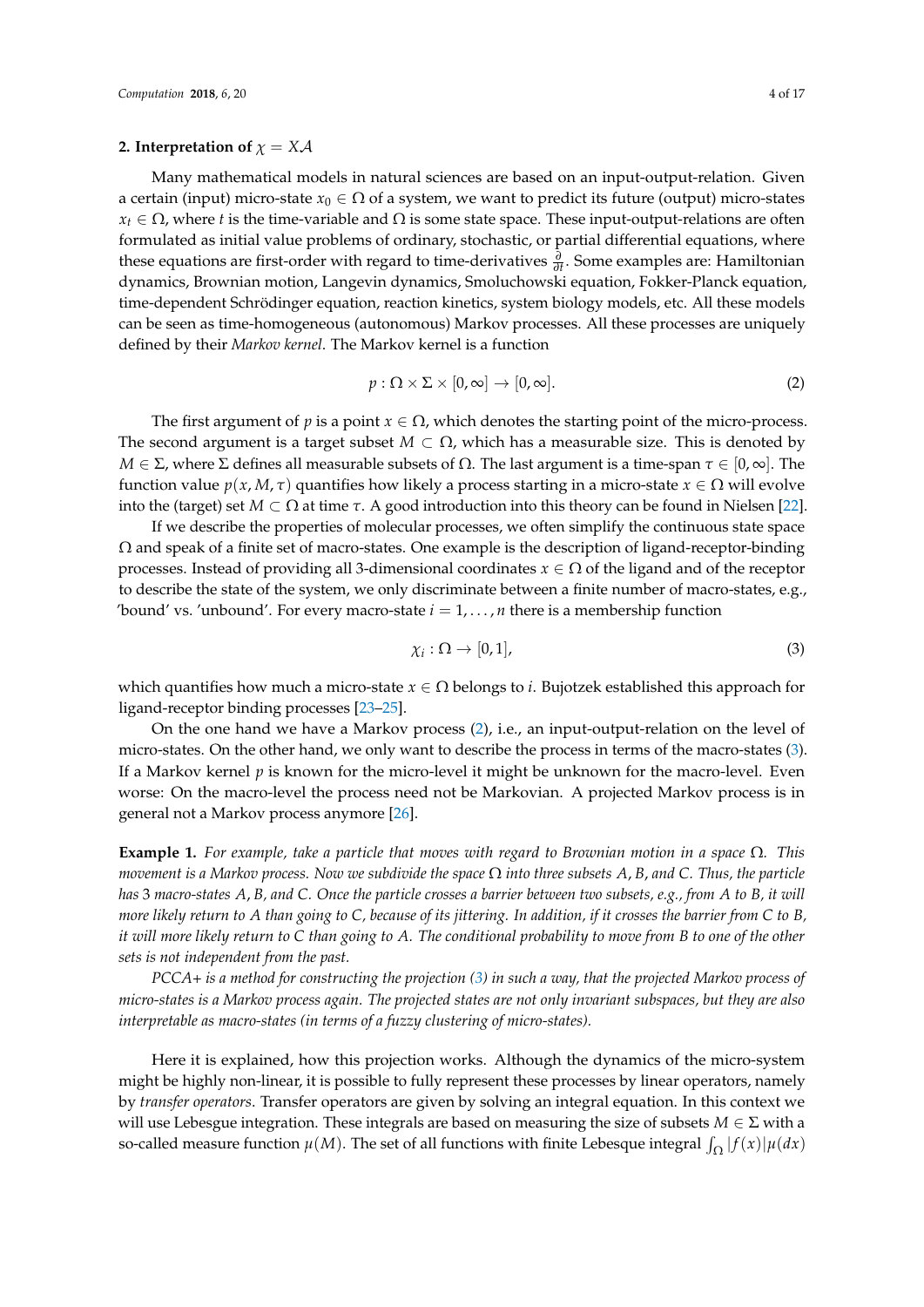is denoted as  $L^1(\mu).$  Given a measure  $\mu$ , measurable sets  $M\in\Sigma$ , and a Markov kernel  $p$ , the transfer operator  $\mathcal{T}^{\tau}: L^1(\mu) \to L^1(\mu)$  is defined by solving the integral equation

<span id="page-4-1"></span>
$$
\int_{\Omega} p(x, M, \tau) f(x) \mu(dx) = \int_{M} (\mathcal{T}^{\tau} f)(x) \mu(dx) \tag{4}
$$

for all  $M \in \Sigma$  and all  $f \in L^1(\mu)$  chapter 1.2 in [\[22\]](#page-14-21). What is a transfer operator? In order to understand the meaning of transfer operators consider the following: If the Markov process is a Markov chain on a finite set of  $m$  states and  $\mu$  is the stationary distribution of this chain, then the transfer operator is simply given by the transition matrix  $P \in \mathbb{R}^{m \times m}$  of the Markov chain.  $\mathcal{T}^{\tau}$  is a generalization of a transition matrix for continuous spaces  $Ω$ .

<span id="page-4-0"></span>

**Figure 2.** A clustering of micro-states based on membership functions  $\chi$  leads to a definition of a macro-system. In order to derive a physical law for the time-dependent propagation of macro-states from the propagation of the micro-system a projected transfer operator is constructed. For this projection an invariant subspace *X* of the transfer operator is used. PCCA+ defines the relation between *X* and *χ*.

Propagation of the micro-system is completely represented by the transfer operator  $\mathcal{T}^{\tau}$ , i.e., by a linear mapping. If T *<sup>τ</sup>* has an *n*-dimensional invariant real subspace *X*, then propagation in the micro-system (starting with an element of that invariant subspace) can be projected onto a finite-dimensional linear mapping  $T : \mathbb{R}^n \to \mathbb{R}^n$  within an *n*-dimensional vector space, i.e., onto an  $n \times n$ -matrix *T* representing the dynamics of the macro-system, consider Figure [2.](#page-4-0)

Invariant subspace projection of  $\mathcal{T}^\tau$  is a suitable model reduction, but it is not the desired  $\chi$ -subset projection of Ω. Equation  $\chi = X\mathcal{A}$  provides now the recipe for constructing the functions  $\chi$  such that the basis of the invariant subspace can be interpreted as membership functions of (fuzzy) subsets of  $\Omega$ . This is a three-step procedure:

- 1. One has to find an *n*-dimensional invariant subspace *X* (real vector space) of the transfer operator of the micro-system. Real eigenspaces and real Schur spaces are suitable examples for invariant subspaces [\[6,](#page-14-5)[15](#page-14-14)[,18\]](#page-14-17).
- 2. Then one has to linearly transform the basis of this invariant subspace *X* in such a way, that all basis vectors form a non-negative partition of unity. This means, one has to search for a suitable transformation matrix  $A \in \mathbb{R}^{n \times n}$  which provides  $\chi = X \mathcal{A}$ .
- 3. With the aid of  $\chi$  it is possible to construct the projected transfer operator. This will be exemplified later in Equation [\(5\)](#page-5-1).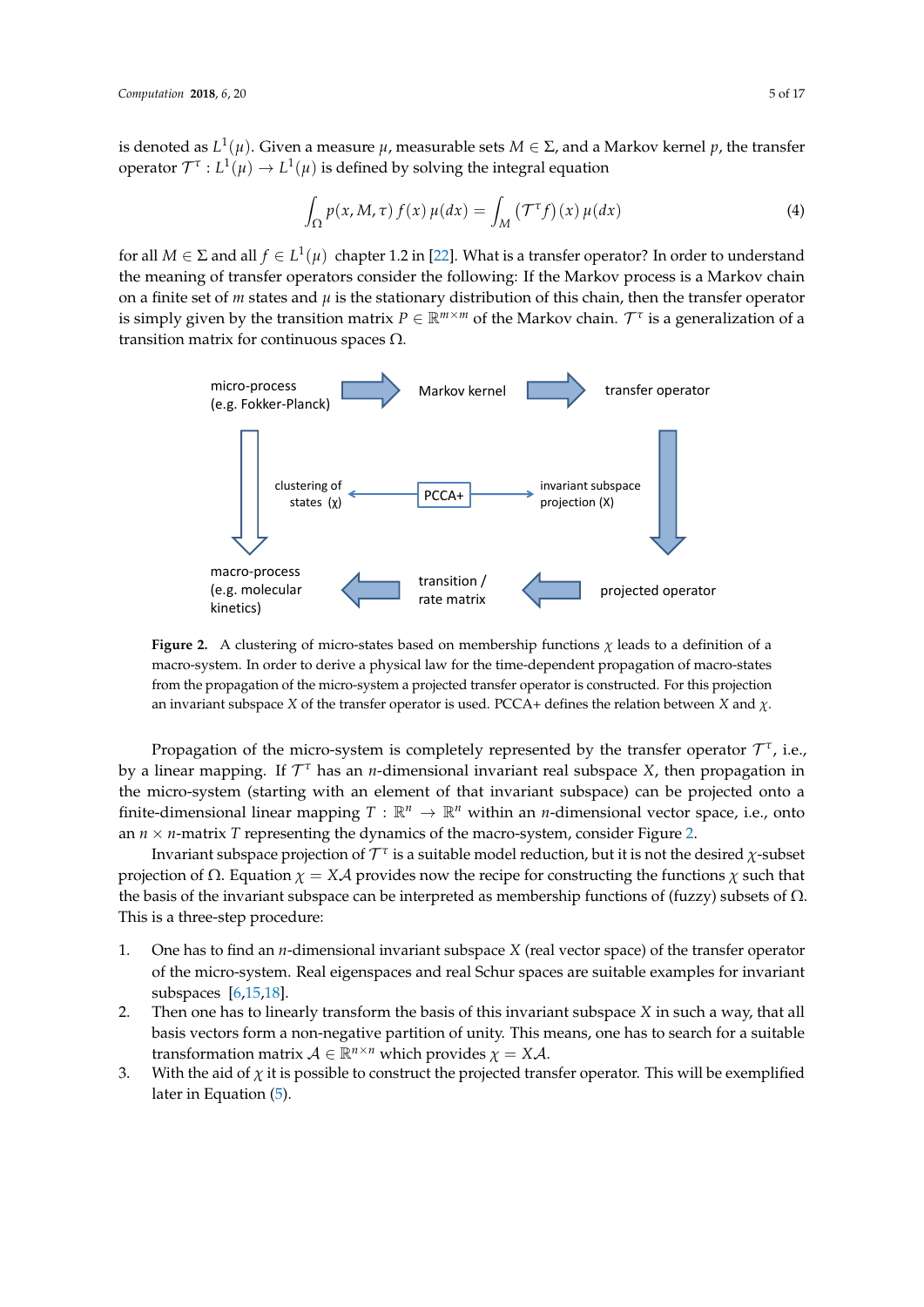This invariant subspace projection assures, that propagation with the linear transfer operator commutes with the projection from micro- to macro-systems [\[15,](#page-14-14)[27\]](#page-15-2). The systematic error (described in [\[26\]](#page-15-1)) of a set-based projection of  $\mathcal{T}^{\tau}$  vanishes. The discussion of problematic recrossing events (see [\[28\]](#page-15-3)) for the calculation of transition rates is not needed, if  $\chi$  is computed via the described subspace projection.

#### **3. Consequences of**  $\chi = X\mathcal{A}$

The invariant subspace projection of some transfer operator connects micro-systems to their macro-systems. The interpretation of  $\chi = X\mathcal{A}$  as a state space clustering has interesting consequences for the modeling of molecular processes. In the followings, five consequences in different fields of molecular simulation and molecular modeling are sketched.

#### <span id="page-5-0"></span>*3.1. Rebinding Effects*

Consider again the above example of a Brownian motion in Section [2,](#page-3-2) i.e., the particle that moves in between three subsets  $A$ ,  $B$ , and  $C$  of a (big) state space  $\Omega$ . Once the particle crosses a barrier between two sets, e.g., from *A* to *B*, it will probably recross that barrier  $B \to A$ . These recrossing events destroy the Markov property of the projected process [\[28\]](#page-15-3). In the field of molecular simulation, we know this recrossing event as well. Here it is known as *rebinding* [\[29\]](#page-15-4). Once a ligand molecule unbinds from its receptor, it is likely to observe a rebinding event because of the still close vicinity of ligand and receptor. A good mathematical review on this subject has been written by Röhl [\[30\]](#page-15-5).

The rebinding phenomenon is especially relevant for multivalent ligand-receptor-binding [\[25](#page-15-0)[,31\]](#page-15-6). In this case, the ligand has many "arms" that can individually bind to the receptor like in Figure [3.](#page-6-0) Although there is a highly frequent binding and unbinding of single arms, the *total* unbinding process of the multivalent ligand can be rather slow, because all arms have to unbind before one of the arms bind again. This complex multiscale binding process comprises of a lot of rebinding events and can be projected to a Markov chain on a small number *n* of macro-states by the methods explained above.

It has been shown that the representation of the projected Markov chain is given by a matrix *P* =  $S^{-1}T$  ∈  $\mathbb{R}^{n \times n}$ . The projection theory of transfer operators has been worked out by Sarich [\[26\]](#page-15-1). The elements of the  $n \times n$  stochastic matrices *S* and *T* are computed as follows

<span id="page-5-1"></span>
$$
S_{ij} = \frac{\langle \chi_i, \chi_j \rangle_{\mu}}{\langle \chi_i, \mathbf{1}_{\Omega} \rangle_{\mu}}, \quad T_{ij} = \frac{\langle \chi_i, \mathcal{T}^{\tau} \chi_j \rangle_{\mu}}{\langle \chi_i, \mathbf{1}_{\Omega} \rangle_{\mu}}, \quad P = S^{-1}T,
$$
\n
$$
(5)
$$

where  $\langle \cdot, \cdot \rangle_{\mu}$  denotes the *µ*-weighted scalar product and  $\mathbb{1}_{\Omega}(\cdot) \equiv 1$  is a constant function.  $\chi = X\mathcal{A}$ are the membership functions of the macro-states. There is a relation between these matrices and the transformation matrix A. If T *τ* is self-adjoint (reversible Markov process) and *µ* is the stationary density of the micro-process, then  $S = D^{-1}A^T A$ ,  $T = D^{-1}A^T \Lambda A$ , and  $P = A^{-1} \Lambda A$ , where  $\Lambda$  is the diagonal matrix of the *n* leading eigenvalues of  $\mathcal{T}^{\tau}$  and  $D = diag(\langle \chi_i, 1\!\!1_{\Omega} \rangle_{\mu})$  the diagonal matrix of the stationary distribution of the macro-process [\[32\]](#page-15-7).

In the reversible case, a matrix exists –  $Q=\tau^{-1}{\cal A}^{-1}\ln(\Lambda){\cal A}$  – where  $\ln(\Lambda)$  is the diagonal matrix of the logarithm of the eigenvalues. This matrix generates *P*, i.e,  $P = \exp(\tau Q)$ , where  $\exp(\cdot)$  denotes the matrix-exponential.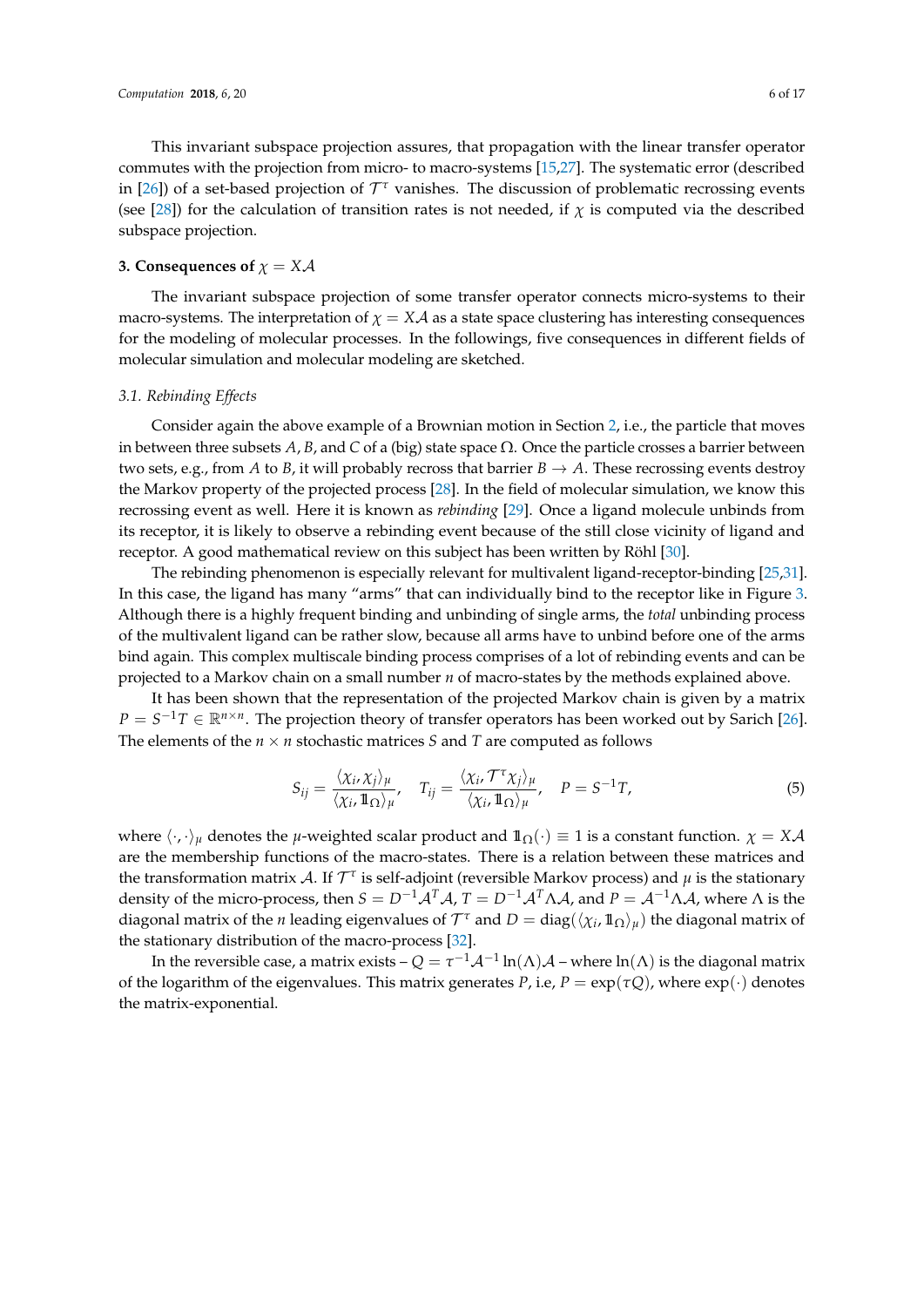<span id="page-6-0"></span>

**Figure 3. Left:** Molecular example for a multivalent ligand based on a DNA backbone [\[33\]](#page-15-8). **Right:** In multivalent ligand-receptor complexes there exist molecular micro-states which are neither completely bound nor completely unbound. In a process with two macro-states these micro-states partially correspond to both of the macro-states.  $\chi = X\mathcal{A}$  quantifies this ratio. det(*S*) quantifies their contribution to the binding rate.

Let us assume that *P* is generated by a rate matrix *Q*. Rate matrices have non-negative off-diagonal elements, these are the rates between the macro-states (chapter 4 in [\[34\]](#page-15-9)). The diagonal elements of *Q* are negative real numbers, such that the row sums of *Q* are zero. Thus, the sum of all rates of the system is given by the negative trace of the matrix *Q* (Equation (3.1) in [\[32\]](#page-15-7)):

<span id="page-6-1"></span>
$$
-trace(Q) = -\tau^{-1} ln(exp(trace(\tau Q)))
$$
  
=  $-\tau^{-1} ln(det(exp(\tau Q)))$   
=  $-\tau^{-1} ln(det(P))$   
=  $\tau^{-1} (ln(det(S)) - ln(det(T))).$ 

Due to the fact that *S* and *T* are stochastic matrices, their determinants cannot be larger than 1. The case  $\det(S) = \det(T) = 1$  only occurs, if T and S are unit matrices. If there are frequent transitions on the micro-level of the process (binding events of the "arms"), the stochastic matrix *T* will have a low-valued determinant (Theorem 4.4 in [\[10\]](#page-14-9)), i.e., the negative logarithm will be a high number. Thus, the sum of the rates of the macro-processes tends to be high. However, the overlap of the membership functions, represented by the matrix *S* can compensate for that: If the membership functions have a significant overlap, then also the determinant of *S* is small which leads to a decreased sum of rates. The determinant of *S*, therefore, is used as a measure of the stabilization of a process on the macro-level due to rebinding effects. For reversible micro-processes the matrix  $S = D^{-1}A^{T}A$  directly depends on the transformation matrix A, if we take into account that the diagonal elements of *D* are given by the first row of  $\mathcal A$  (Lemma 3.6 in [\[10\]](#page-14-9)). It turns out, that the minimal rebinding effect that is included in a measured (binding) kinetics can be quantified and estimated [\[30\]](#page-15-5). According to a suggestion of Röblitz, PCCA+ searches for a transformation matrix A such that the trace of the matrix *S* is maximized [\[6\]](#page-14-5), which will also lead to high values of det(*S*). This means, that PCCA+ tries to minimize the rebinding effect (i.e, tries to minimize re-crossings).

#### *3.2. Exit Rates*

Equation  $\chi = X\mathcal{A}$  can be used to compute important dynamical properties from molecular simulations. A full decomposition of the state space  $\Omega$  into macro-states is often not mandatory. For exit rate computations it is only needed to know how long it would take until a molecular process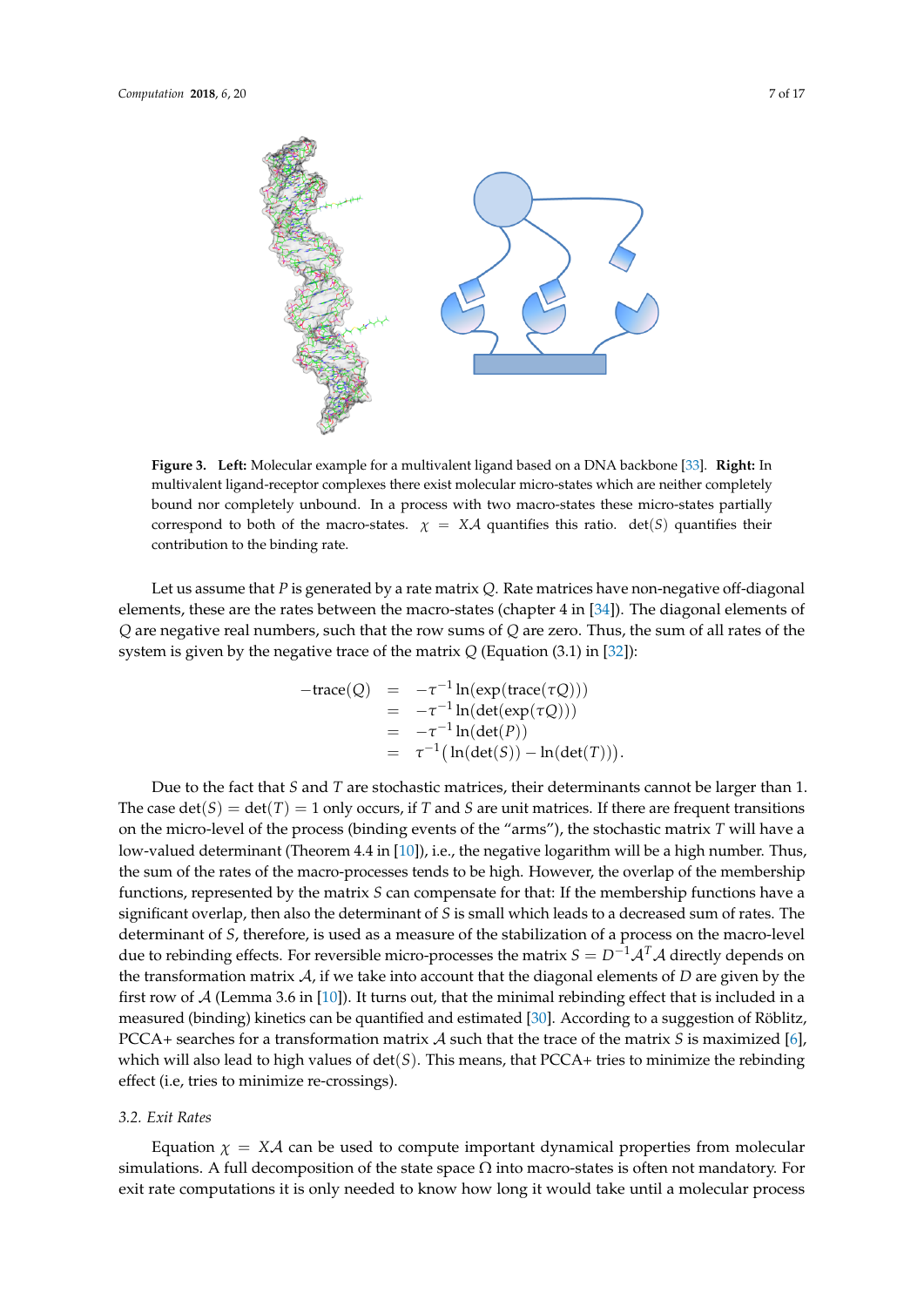starting in a point  $x = x_0 \in M$  (of some subset  $M \subset \Omega$ ) leaves this subset. In particular it is asked for the exit rate, the holding probability, and the mean holding time of the set *M*. The connection between these values and operator theory is very well explained by Pavliotis in [\[35\]](#page-15-10). As an example,  $M \subset \Omega$ could define the 'bound' macro-state of a ligand-receptor-system. The holding probability is defined by the following expectation value:

$$
p_{1\!\!1_M}(x,t) = \mathbb{E}\left[\mathbb{1}_M(x_t) \cdot \delta_0\Big(\int_0^t (1 - \mathbb{1}_M(x_r))\,dr\Big)\right]_{x_0 = x}.\tag{6}
$$

 $1\!\!1_M:\Omega\to\{0,1\}$  is the characteristic function of the set *M*.  $\delta_0:\mathbb{R}\to\{0,1\}$  is a discontinuous function with  $\delta_0(0) = 1$  and  $\delta_0(\cdot) = 0$  elsewhere. The expectation value is computed over an ensemble of trajectories  $x_r \in \Omega$ , with  $r \in [0, t]$ , for realizations of a suitable stochastic process starting in  $x_0 = x$ . Only trajectories which start in *M* and never leave *M* in the interval  $[0, t]$  are counted in [\(6\)](#page-6-1).

We want to extend this approach towards continuous membership functions  $\chi : \Omega \to [0,1]$ instead of sets. In PCCA+, these membership functions *χ* are computed from an invariant subspace of some transfer operator  $\mathcal{T}^{\tau}$ . Here, we assume that the transfer operator is generated by an infinitesimal generator  $\mathcal L$  with  $\mathcal T^\tau=\exp(\tau\mathcal L).$  In this case,  $\chi$  can equivalently be computed from a real invariant subspace of  $\mathcal{L}$ , i.e., for a 2-macro-state example there exist via PCCA+ real numbers  $\epsilon_1, \epsilon_2 \in \mathbb{R}$ , such that

<span id="page-7-4"></span>
$$
\mathcal{L}\chi = -\epsilon_1 \chi + \epsilon_2 (\mathbb{1}_{\Omega} - \chi). \tag{7}
$$

By multiplying this equation with the expression  $e^{-\epsilon_1 t}$ , and by defining a function  $p_\chi(x, t) :=$  $\chi(x)$   $e^{-\epsilon_1 t}$ , we equivalently get:

<span id="page-7-0"></span>
$$
\mathcal{L}p_{\chi} - \epsilon_2 \frac{1 - \chi}{\chi} p_{\chi} = -\epsilon_1 p_{\chi}, \tag{8}
$$

for all  $x \in \Omega$  with  $\chi(x) \neq 0$ . The definition of  $p<sub>x</sub>$  can be expressed by an ordinary differential equation:

<span id="page-7-1"></span>
$$
\frac{\partial p_{\chi}}{\partial t} = -\epsilon_1 p_{\chi} \quad \text{and} \quad p_{\chi}(x,0) = \chi(x). \tag{9}
$$

Combining Equations [\(8\)](#page-7-0) and [\(9\)](#page-7-1) leads to the following differential equation:

<span id="page-7-2"></span>
$$
\frac{\partial p_{\chi}}{\partial t} = \mathcal{L} p_{\chi} - \epsilon_2 \frac{1 - \chi}{\chi} p_{\chi}, \quad p_{\chi}(x, 0) = \chi(x). \tag{10}
$$

More details can be found online [\[36\]](#page-15-11). For a special choice of the infinitesimal generator  $\mathcal{L}$ , Equation [\(10\)](#page-7-2) is the solution of the following conditional expectation value problem according to the Feynman-Kac formula (Equations III.1 and III.2 in [\[37\]](#page-15-12)):

<span id="page-7-3"></span>
$$
p_{\chi}(x,t) = \mathbb{E}\left[\chi(x_t) \cdot \exp\left(-\epsilon_2 \int_0^t \frac{1-\chi(x_r)}{\chi(x_r)} dr\right)\right]_{x_0=x}.
$$
 (11)

In this expression,  $x_t \in \Omega$  are realizations of molecular processes starting in  $x_0 = x$  and generated by  $\mathcal L$  (more precisely, by the adjoint of  $\mathcal L$ ).

Equation [\(11\)](#page-7-3) is like the relaxed version of Equation [\(6\)](#page-6-1) replacing sets by membership functions. This means, that given a membership function *χ* with the PCCA+ property of Equation [\(7\)](#page-7-4), the holding probability of the corresponding fuzzy set is given by Equation [\(11\)](#page-7-3) which decreases exponentially with  $p_\chi(x,t) = \chi(x)e^{-\epsilon_1 t}$  and with exit rate  $\epsilon_1$ . Given the eigenfunction  $f$  of  $\mathcal{T}^\tau$  with  $\mathcal{T}^\tau f = \lambda f$  and the PCCA+ construction  $\chi = \alpha_1 f + \alpha_2 \mathbb{1}_{\Omega}$ , then  $\epsilon_1$  can be computed by  $\epsilon_1 = -\tau^{-1} \ln(\lambda) + \alpha_2$ . The mean holding time for the membership function  $\chi$  and for a starting point  $x \in \Omega$  is therefore:

$$
t_{\chi}(x) = \int_0^{\infty} p_{\chi}(x, t) dt = \chi(x) \frac{1}{\epsilon_1} = \frac{\chi(x)}{-\tau^{-1} \ln(\lambda) + \alpha_2}.
$$
 (12)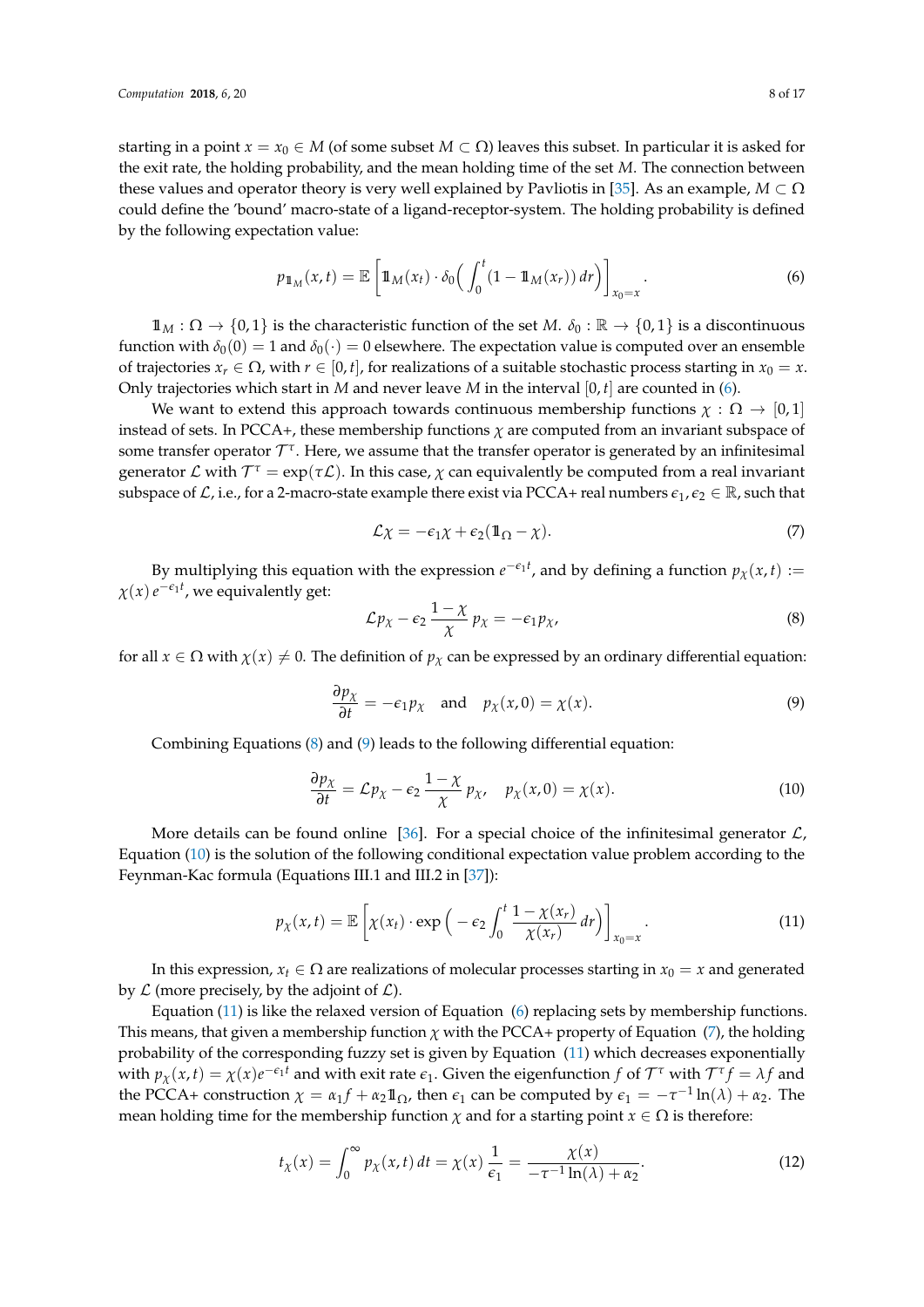In this way, Equation  $\chi = X\mathcal{A}$  can be used for finding simple analytical relations between fuzzy sets in state space  $\Omega$  and special dynamical properties of the molecular systems. In the above case, the computations of exit rates  $\epsilon_1 = -\tau^{-1} \ln(\lambda) + \alpha_2$ , holding probabilities  $p_\chi(x,t) = \chi(x) e^{-\epsilon_1 t}$ , and mean holding times  $t_\chi(x)$  are directly connected to the PCCA+ construction of  $\chi$ .

## <span id="page-8-0"></span>*3.3. Kinetic ITC*

Isothermal titration calorimetry (ITC) is an experimental approach to measure thermodynamical quantities of chemical processes [\[38\]](#page-15-13). Ligand-receptor binding processes are often analyzed with this tool. One possible experimental setup can look like this: To an isolated reaction tube with a certain resolved concentration of receptors a certain amount of ligands is added successively in each step of the ITC measurement (titration). By adding the ligand, the temperature of the reaction tube changes. Assuming an endothermic reaction (i.e, the temperature tends to decrease), we have to warm up the reaction tube in order to keep its temperature constant [\[39\]](#page-15-14). If the ligand-receptor-binding is a fast process, then heat must be added quickly. For a slow ligand-receptor-binding, the external heating is also slow to always assure constant temperature. This means, that the electric power used for heating is a monitor for the rate of the binding process. The binding rate can be calculated from the power profile. This calculation is named *kinetic ITC* (kinITC) [\[40\]](#page-15-15).

The kinITC experiment provides the rate of a process which starts with a certain concentration of receptors, ligands, and (at consecutive titration steps) already formed ligand-receptor-complexes. It ends with a thermodynamically equilibrated mixture of those components in each titration step. The micro-processes taking place in the reaction tube are, thus, projected to these two macro-states, 'unbound' and 'bound'. The macro-process is assumed to be Markovian: Only the initial concentrations of the components have to be known in order to explain the experimental outcome. Thus, according to Sections [2](#page-3-2) and [3.1](#page-5-0) we assume the existence of a  $2 \times 2$ -matrix *P* which is the invariant subspace projection of the Markovian micro-process.

The experimental setup of kinITC does not allow for a direct calculation of the matrix *P*. Instead of *P*, kinITC provides its infinitesimal generator  $Q \in \mathbb{R}^{2 \times 2}$  with  $P = \exp(\tau Q)$  and  $\tau$  being the time-interval of each titration step. *Q* is assumed to be a rate matrix which depends on the initial concentration of the unbound ligand *clig* to be measured directly after titration:

$$
Q = \begin{pmatrix} -k_{12} c_{lig} & k_{12} c_{lig} \\ k_{21} & -k_{21} \end{pmatrix}.
$$
 (13)

Using the measured ITC experimental data, the binding rate  $k_{12}$  and the dissociation rate  $k_{21}$  can be estimated for each step of the titration [\[41\]](#page-15-16). Usually, these rates are assumed to be constants. In real experiments, they systematically vary in each titration step.

These variations can be explained by the formula  $\chi = X \mathcal{A}$ . In some cases  $\mathcal Q$  can be calculated theoretically by the subspace projection. If we can model the micro-processes taking place in the reaction tube, e.g., by knowing the multi-step reaction kinetics network of the binding process, we can directly access the infinitesimal generator  $\mathcal L$  of  $\mathcal T^\tau$  in each step of the titration. Let us assume, e.g., a two step reaction. After binding of the ligand (micro-state 1 to micro-state 2), the ligand-receptor-complex undergoes a conformational change (micro-state 2 to micro-state 3). In this case:

$$
\mathcal{L} = \begin{pmatrix} -r_{12} c_{lig} & r_{12} c_{lig} & 0 \\ r_{21} & -(r_{21} + r_{23}) & r_{23} \\ 0 & r_{32} & -r_{32} \end{pmatrix},
$$
(14)

with suitable reaction rates *r*12,*r*21,*r*23,*r*<sup>32</sup> which do not depend on *clig*.

We can (analogously to Equation  $(5)$ ) compute the invariant subspace projection of  $\mathcal L$  onto  $Q$  by applying PCCA+ to the respective eigenvectors of the "operator"  $\mathcal L$ . In each step of the titration, the infinitesimal generator  $\mathcal L$  (i.e., its eigenvectors) depend on the initial concentration of the unbound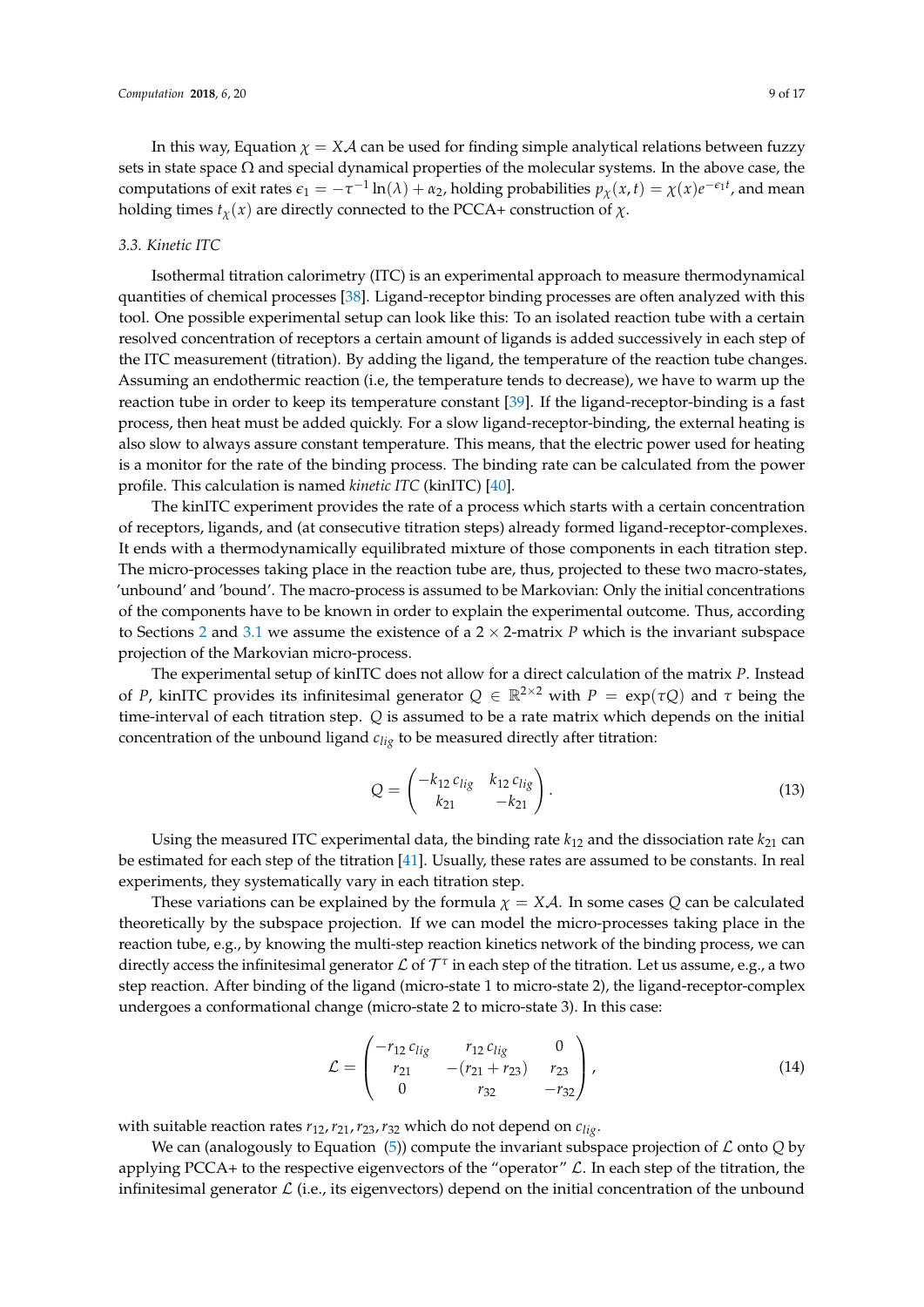<span id="page-9-0"></span>ligands. Hence, the projection  $Q$ , i.e., the rates  $k_{12}$  and  $k_{21}$ , depend on  $c_{liq}$  as well. A parameter fitting of the multi-step reaction network can, thus, explain the systematic changes of the rates in *Q* during the kinITC experiment, see Figure [4.](#page-9-0)



**Figure 4.** In a kinetic ITC experiment the ligand concentration (*mM*) in solution increases stepwise via titration. From the ligand concentration and from the electric power which is used to keep the temperature constant, the binding rate of the process can be calculated ( $mM^{-1}s^{-1}$ ). The blue stars represent experimental results taken from [\[41\]](#page-15-16). If the binding would be a one-step molecular process, then the rate should be constant number. The systematic decrease of the rate can be explained by assuming a projection from a multivalent reaction kinetics model onto a 2-dimensional invariant subspace of  $\mathcal L$  (red line).

#### *3.4. Pericyclic Reactions*

PCCA+ is usually applied to eigendecompositions of finite transition matrices of reversible Markov chains. Discrete approximations  $P \in \mathbb{R}^{m \times m}$  of transfer operators  $\mathcal{T}^{\tau}$  are estimated by generating a sample of molecular dynamics trajectories of length *τ* and counting transitions between (pre-defined) subsets *M* of  $\Omega$ . From a mathematical point of view, the Markov kernel  $p(\cdot, \cdot, \tau)$  in Equation [\(2\)](#page-3-0) is, thus, computed for only a few initial points  $x \in \Omega$  and a few disjoint sets  $M \in \mathcal{B}(\Omega)$ . Equation [\(4\)](#page-4-1) is only solved for those functions *f* which are the characteristic functions of the given subsets. In molecular simulation, these approximations of  $\mathcal{T}^\tau$  are denoted as Markov State Models generated by an analysis of short- or fragmented long-term molecular trajectories. A very good introduction into Markov State Modeling can be found in [\[42\]](#page-15-17). Another method to construct transfer operators is called Dynamic Mode Decomposition which will be subject of Section [3.5](#page-11-0) below.

In Section [3.3](#page-8-0) it has already been indicated that the estimation of the infinitesimal generator  $\mathcal L$  can be an alternative approach to receive the desired invariant subspace information *X* without computing  $\mathcal{T}^{\tau} = \exp(\tau \mathcal{L})$  explicitly. The square root approximation (SQRT-A) is a computational method for estimating a discrete version of  $\mathcal{L}$ , i.e., a rate matrix  $L \in \mathbb{R}^{m \times m}$  which represents a suitable approximation of the dynamics of the *micro*-system [\[43,](#page-15-18)[44\]](#page-15-19). The matrix *L* is used to approximate the invariant subspace of  $\mathcal{T}^{\tau}$  and to find the desired set of  $n \ll m$  membership functions for projection of the micro-process onto an *n*-states macro-process.

Consider a decomposition of  $\Omega$  into *m* disjoint subsets and  $\mu \in \mathbb{R}^m$  to be the stationary distribution of the Markov process restricted to these *m* subsets. SQRT-A defines the transition rate between neighboring subsets *i* and *j* as  $L_{ij} = \sqrt{\mu_j/\mu_i}$  . All other off-diagonal elements of *L* are zero, because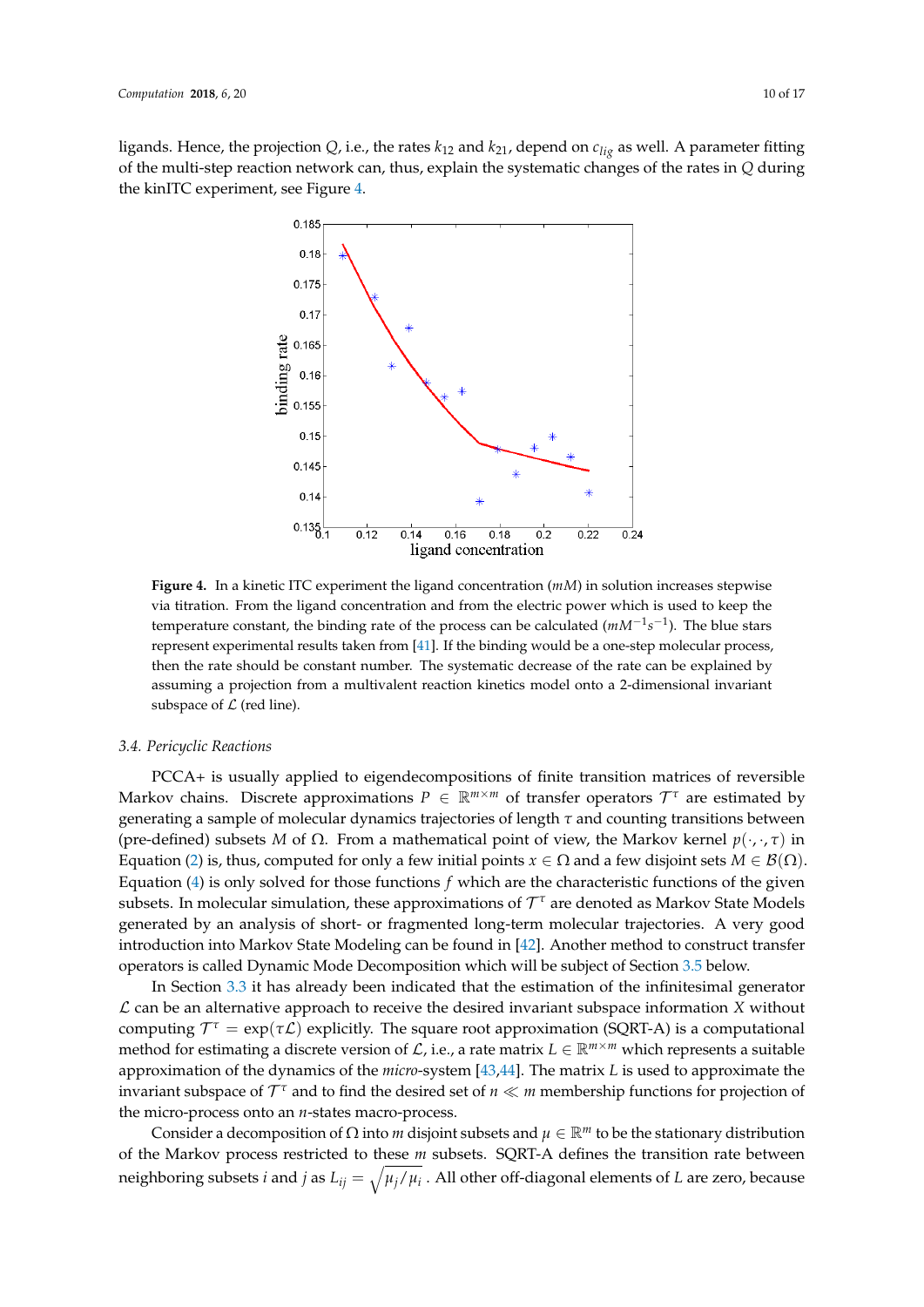only between neighboring subsets instantaneous transitions are possible. The diagonal elements of *L* are constructed such that the row sums of *L* are zero, i.e., *L* becomes a non-dissipative rate matrix.

SQRT-A can easily be extended towards the case of a time-dependent density  $\mu(t)$  with  $t \in [0,\Theta]$ . In this case the matrix *L* is generated in the already described way, but instead of only decomposing  $\Omega$  into *m* subsets the larger space  $\Gamma := \Omega \times [0, \Theta]$  is decomposed and the neighborhood relation is extended to consecutive time steps as well.

This procedure is especially very useful, if solely the time-dependent evolution of a density function  $\mu(t): \Omega \to \mathbb{R}$  of states in  $\Omega$  at time *t* is known. In other words: Whenever the individual trajectory of each "particle" of that moving density is unknown we can only exploit the information about  $\mu(t)$ . One example is given by an electron density  $\mu(t)$  that is propagated via the time-dependent Schrödinger equation in the 3-dimensional space  $\Omega = \mathbb{R}^3$ , where the "movement" of every single electron is not known [\[45\]](#page-15-20).

Whereas the SQRT-A matrix  $L$  stemming from a time-independent density  $\mu$  represents a reversible Markov process by construction, in the time-dependent  $\mu(t)$ -case the SQRT-A is usually non-reversible. Eigenvalues and eigenvectors may be complex-valued. Real invariant subspaces have to be constructed via Schur decomposition, i.e., for Schur values close to the value 0 (see also [\[17\]](#page-14-16)). After constructing an invariant subspace *X* and after applying  $\chi = X\mathcal{A}$ , the membership functions are approximately spanning the kernel space of *L*, i.e.,  $L\chi \approx 0$ . This means, that the "particles" which generate the time-dependent density will rarely cross the boundaries of the fuzzy sets  $\chi_1, \ldots, \chi_n$ . This information can be used to reconstruct electron movement during pericyclic reactions (see chapter 4.3.7 in  $[45]$  and Figures [5](#page-10-0) and [6\)](#page-11-1).



<span id="page-10-0"></span>**Figure 5.** Formic acid dimer. Two formic acid molecules are arranged in a cycle such that the green hydrogen atom can move (along the dotted line) from the donor oxygen atom of one molecule to the acceptor oxygen atom of the other molecule. With the aid of the time-dependent Schrödinger equation, the movement of the electron density during this reaction is computed (results taken from [\[45\]](#page-15-20)).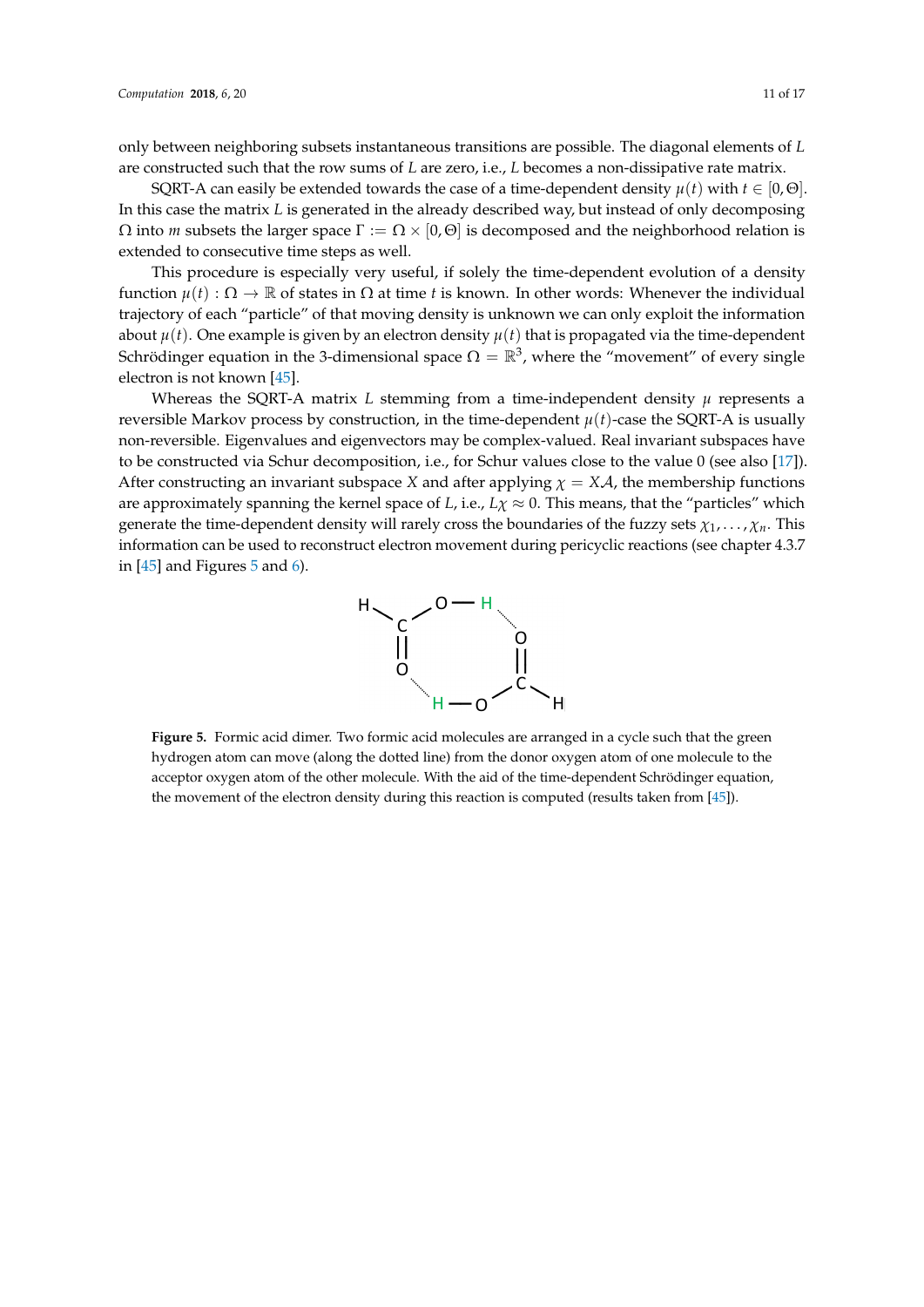<span id="page-11-1"></span>

**Figure 6.** We applied SQRT-A to the electron density calculations of formic acid (Figure [5\)](#page-10-0) in order to yield *L*. Via PCCA+ based on 6 Schur vectors *X* of *L* we computed the membership vectors  $\chi = X\mathcal{A}$ . The resulting membership vectors are plotted. It turns out that the *CH*-moiety is like a barrier for the electron density flux.

#### <span id="page-11-0"></span>*3.5. Sequential Spectroscopy*

In the field of spectroscopy, several spectra (*d*-dimensional non-negative vectors) are often measured sequentially in given time intervals. In most cases, closed molecular systems are observed, e.g., by sequential Raman spectroscopy. Each individual measured spectrum (also called "signal") is the average of many ensemble signals of the components of the mixture. If we assume that each molecule (or atom, or electron) of the mixture can be assigned to a small number of *n* macro-states, which can interconvert into each other by micro-processes, then the measured signal is always a convex combination of *n* corresponding high-dimensional vectors  $v_1, \ldots, v_n \in \mathbb{R}^d$ . Depending on the ratio (concentration) of components of the mixture in each of the *n* states, the weights of this convex combination are changing over time [\[46\]](#page-15-21). The time-dependent measured signal is:

$$
v(t) = \sum_{i=1}^{n} \chi_i(t) \, v_i,
$$
\n(15)

where  $\chi_i(t)$  is the convex combination factor of the signal  $v_i$  corresponding to state *i* at time *t*. "Convex" combination" means that all these factors are non-negative and that the sum  $\sum_{i=1}^{n} \chi_i(t) = 1$  is the unity. If we assume that the measurements are carried out at *m* equally spaced points in time  $t_1, \ldots, t_m \in$  $[0, ∞)$  with  $t_{i+1} = t_i + τ$  for a constant interval  $τ$ , then the convex combination factors can be arranged in a matrix  $\chi \in \mathbb{R}^{m \times n}$ , which is a row stochastic matrix, i.e., it obeys Equation [\(1\)](#page-1-1). The measurements can be arranged in a matrix  $V \in \mathbb{R}^{m \times d}$ . This matrix *V* is usually non-negative due to the physics of spectroscopy. The *n* "pure" *d*-dimensional spectra  $v_1, \ldots, v_n$  can be arranged in an  $n \times d$  non-negative matrix *W*.

The mathematical problem to be solved in sequential spectroscopy is to find the dimension *n* and the matrices  $\chi$  and *W* given the matrix *V*, such that  $V = \chi W$  is a non-negative matrix factorization of *V*, whereas  $\chi$  is a row-stochastic matrix.

PCCA+ can be used to solve this problem [\[47\]](#page-15-22). Note that all convex combinations of *n* vectors in a *d*-dimensional space with  $d \gg n$  are included in an  $(n-1)$ -dimensional affine linear subspace of  $\mathbb{R}^d$ . Following steps lead to the solution:

1. In order to transform the affine linear space into a linear subspace, one could for example subtract the mean vector  $\bar{v}$  (taking the mean over all measurements) from all rows of *V*. This leads to a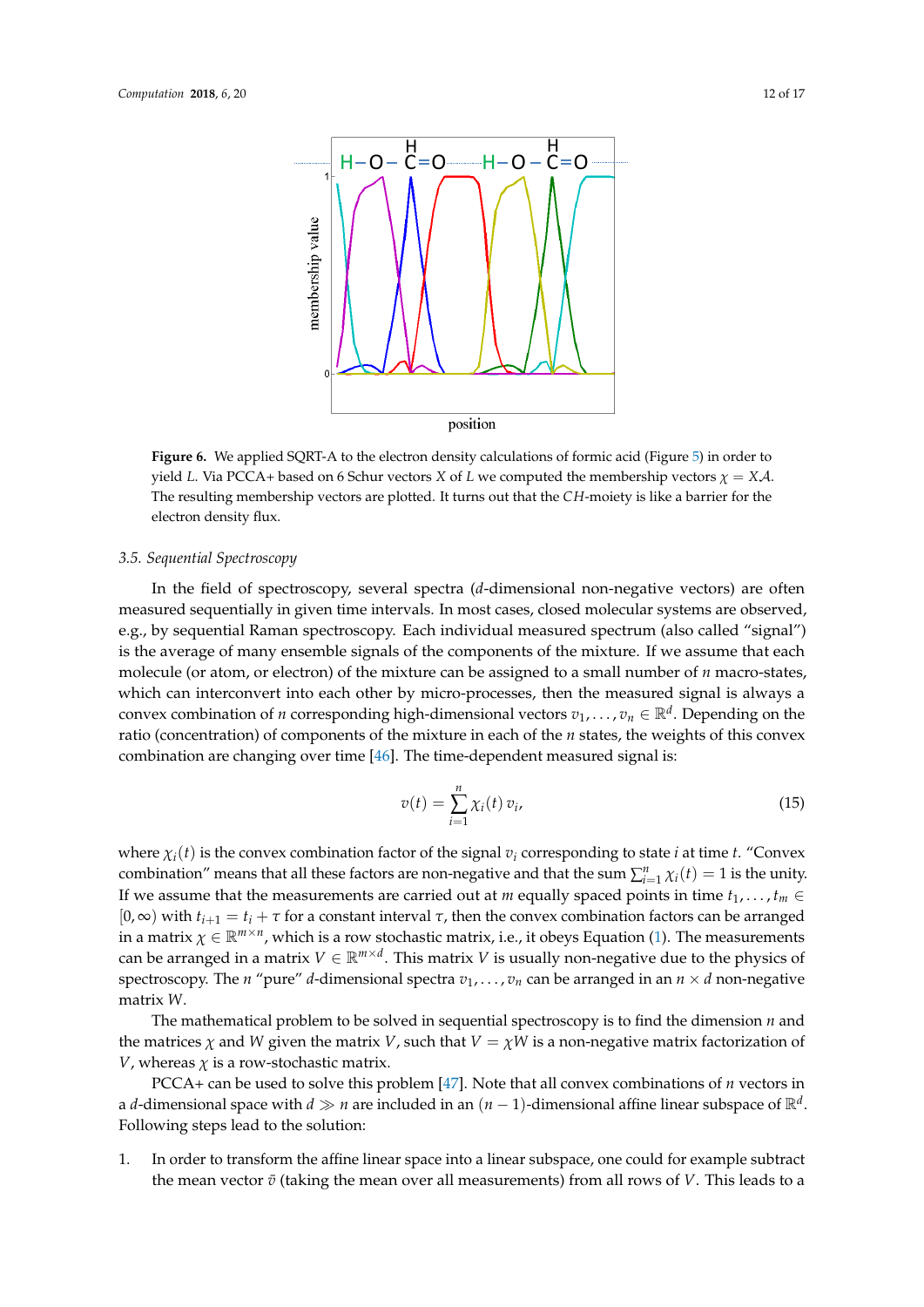normalized matrix  $\bar{V} = V - \mathbb{1}_m \bar{v}^T$ , where  $\mathbb{1}_m$  is an *m*-dimensional constant vector, all elements are 1.

- 2. If the assumptions for solving the problem are correct, then  $\bar{V}$  should have rank  $n 1$ . Together with a singular value decomposition  $\bar{V} = \bar{X} \Sigma \bar{Y}$ , this can be used to determine *n*.
- 3. We know that the columns of the matrix  $\chi$  span a linear space in which the vector  $\mathbb{1}_m$  is included. Thus, after determining *n* and  $\bar{X}$ , we construct the *n*-dimensional linear space  $\{\mathbb{1}_m, \bar{x}_1, \ldots, \bar{x}_{n-1}\}\$ by accounting for the first  $n-1$  column vectors  $\bar{x}_i$  in  $\bar{X}$ . With the aid of Gram-Schmidt orthogonalization, this basis of a linear space can be transformed into an orthogonal basis with 11*<sup>m</sup>* being the first basis vector. The *n* orthogonalized basis vectors are organized in a matrix  $X \in \mathbb{R}^{m \times n}$ . This matrix provides the linear space for the convex combination factors, i.e., there must be a linear transformation  $A \in \mathbb{R}^{n \times n}$ , such that  $\chi = X \mathcal{A}$ .
- 4. Given the matrix *X* constructed from the spectral data, PCCA+ applied to *X* will provide a row-stochastic matrix  $\chi$  which is the proposed matrix of concentrations. Thus, PCCA+ solves the problem.

However, due to errors in measurement and maybe due to deviations from the affine linear space, the matrix  $W = \chi^\# V$  constructed from the pseudo-inverse of  $\chi$  need not be non-negative. Röhm [\[47\]](#page-15-22) analyzed in his master's thesis, whether it is useful to include an additional term (which measures the deviation of *W* from a non-negative matrix) into the objective function *I*[A] of PCCA+. It turned out, that this does not improve the results of  $\chi$  significantly.

Dynamic Mode Decomposition [\[49\]](#page-15-23) can help to improve the PCCA+ result, i.e., to provide a better transformation matrix  $A$  from a physical point of view. If the measured dynamical process takes place in a closed environment, then it is assumed to be autonomous. In this case, there should be an unknown stochastic transition matrix  $P \in \mathbb{R}^{n \times n}$ , i.e., according to Section [2](#page-3-2) there should be a projected transfer operator for the *τ*-discretized process. If  $\chi_{i, \bullet}$  is the *i*-th row of  $\chi$ , then  $\chi_{i+1, \bullet} = \chi_{i, \bullet} P$ provides the concentration vector for the next step. Thus, we construct *χ*− which includes the first *m* − 1 rows of  $\chi$  and we construct  $\chi$ + which includes the last *m* − 1 rows. For these matrices we get  $\chi_+ = \chi_- P$ . By using  $\chi = X \mathcal{A}$ , we get  $\bar{P} := \mathcal{A} P \mathcal{A}^{-1} = X_-^{\#} X_+$ , where  $X_-$  and  $X_+$  are constructed from *X* analogously. Thus,  $\bar{P}$  can directly be constructed from the measured data. In PCCA+,  $\cal{A}$  must be searched in such a way that  $A^{-1}P A$  is a stochastic matrix. This additional criterion improves the solution of the sequential spectroscopy problem, see Figure [7.](#page-13-0)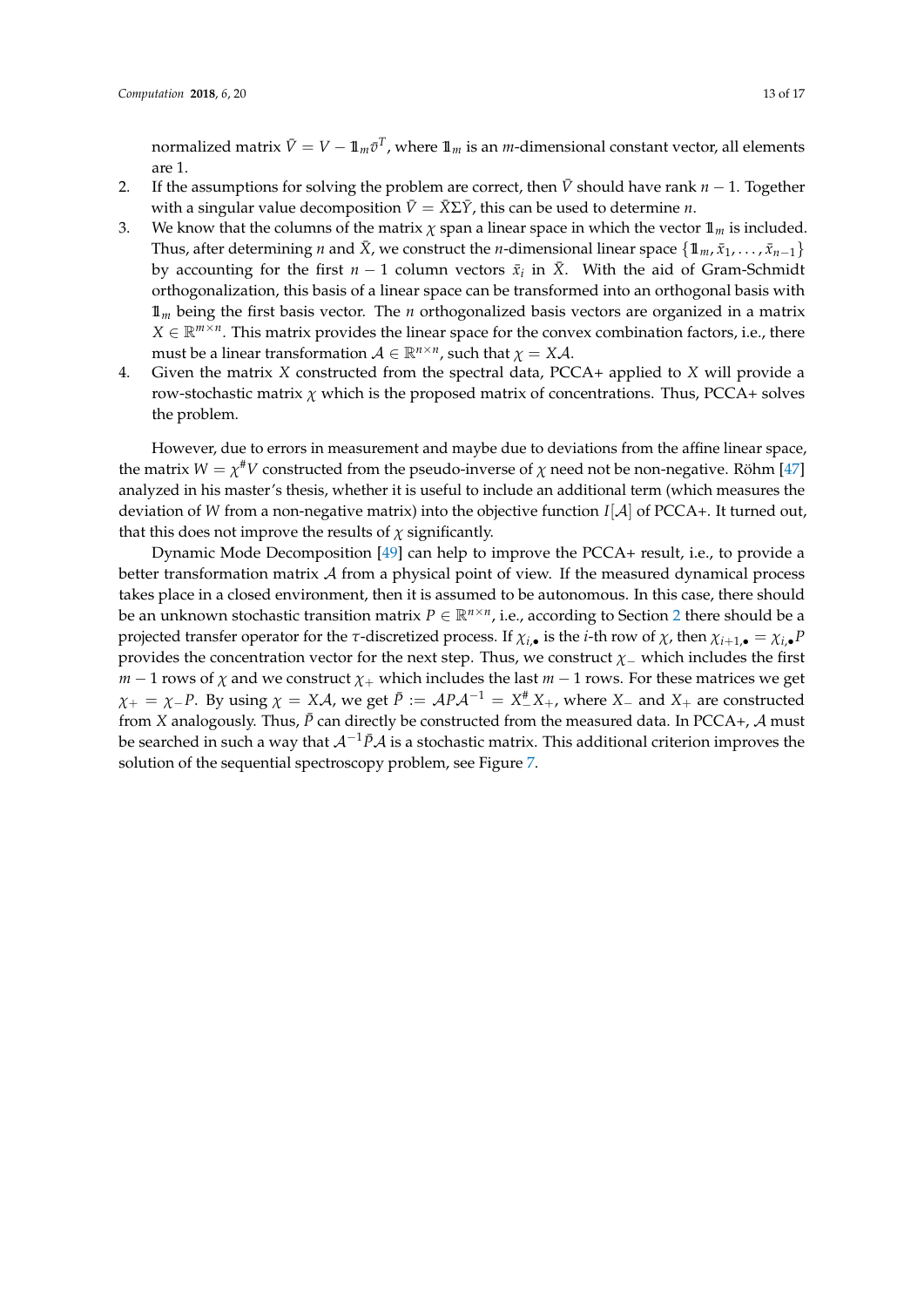<span id="page-13-0"></span>

**Figure 7. Top:** In sequential spectroscopy many spectra are measured in a certain time interval (matrix *V*). Each line in the plot corresponds to one Raman spectrum measured at a certain point of time from a crystallization process of paracetamol in ethanol (wavenumbers in cm<sup>-1</sup>). The unpublished data *V* has been measured by Surahit Chewle [\[48\]](#page-15-24). **Bottom Left:** With the aid of *X* and  $\bar{P}$  received from *V* one can derive the concentration  $\chi$  of the "pure" spectra at each point of time via PCCA+. **Bottom Right:** Using this matrix  $\chi$  the "pure" spectra are calculated as  $W = \chi^{\#}V$ . From this calculation one can identify the intermediate steps of crystallization of paracetamol.

## **4. Conclusions**

PCCA+ is not only a clustering algorithm for reversible Markov chains. Given a Markov process on a micro-level, PCCA+ is the recipe for projecting this process onto a Markov macro-process.

The main Equation  $\chi = X\mathcal{A}$  of PCCA+ provides the corresponding invariant subspace projection. It explains, how macro-states *have to* be defined. The definition is based on invariant subspaces of the linear transfer operator of the micro-process. This kind of defining macro-states has conceptual consequences in different fields of molecular simulation or molecular sciences.

Whenever implications for the macro-process should be derived from micro-processes, Equation  $\chi = X\mathcal{A}$  plays an important role. PCCA+ is a way to determine the "unknown"  $\mathcal{A}$  of this equation. A is the solution of an optimization problem, which tries to project the micro-process onto a few Markov macro-states such that recrossings between the macro-states are rare events.

**Supplementary Materials:** The Matlab-code and the raw data to generate the previous figures can be found at http://www.mdpi.com/2079-3197/6/1/20/s1.

**Acknowledgments:** The work published in this article has been supported by the DFG collaborative research center CRC-1114 "Scaling Cascades of Complex Systems".

**Conflicts of Interest:** The authors declare no conflict of interest. The founding sponsors had no role in the design of the study; in the collection, analyses, or interpretation of data; in the writing of the manuscript, and in the decision to publish the results.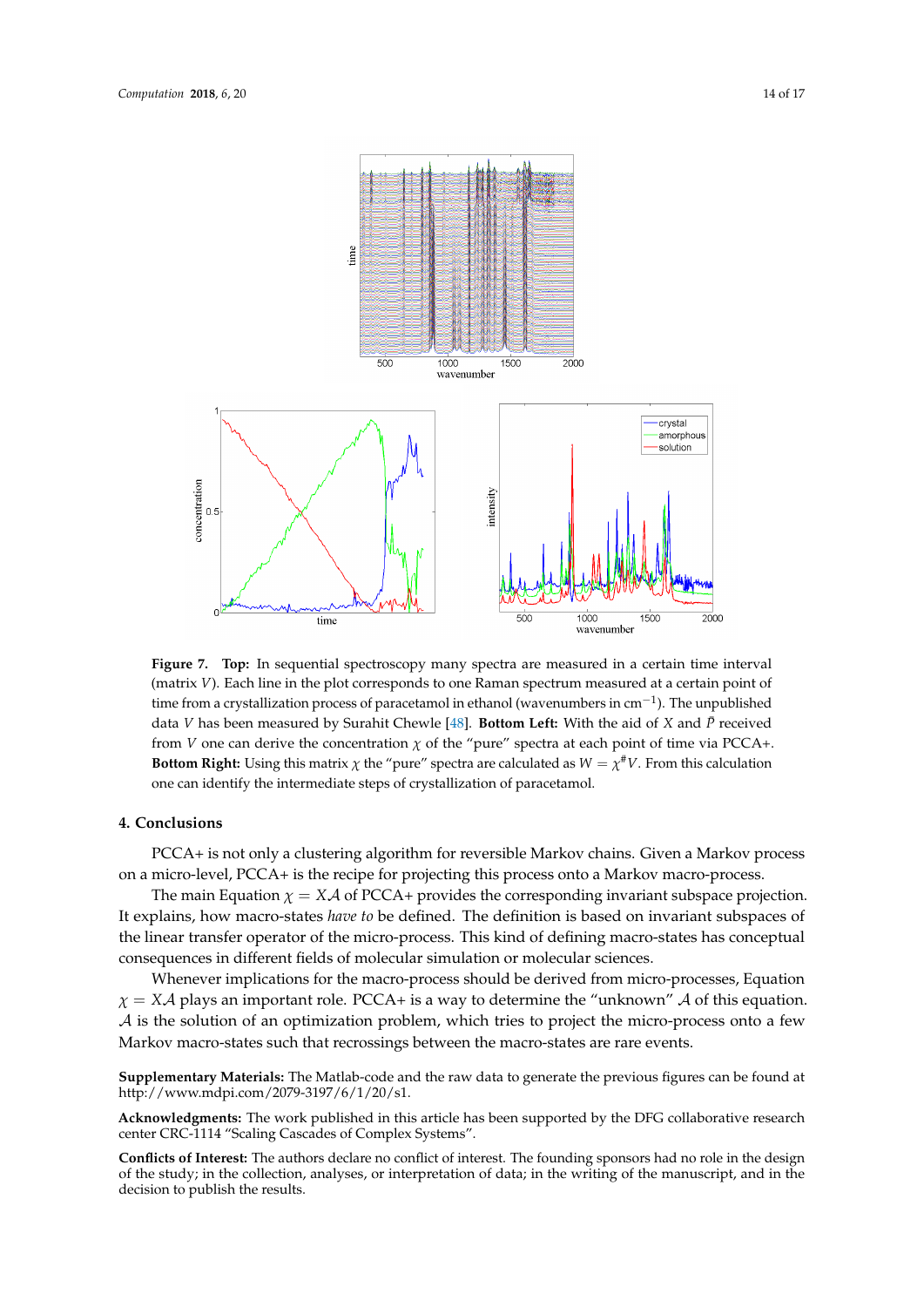## **References**

- <span id="page-14-0"></span>1. Noe, F.; Wu, H.; Prinz, J.H.; Plattner, N. Projected and hidden Markov models for calculating kinetics and metastable states of complex molecules. *J. Chem. Phys.* **2013**, *139*, 184114.
- <span id="page-14-1"></span>2. Schütte, C.; Fischer, A.; Huisinga, W.; Deuflhard, P. A direct approach to conformational dynamics based on hyprid Monte Carlo. *J. Comp. Phys.* **1999**, *151*, 146–168.
- <span id="page-14-2"></span>3. Deuflhard, P.; Huisinga, W.; Fischer, A.; Schütte, C. Identification of Almost Invariant Aggregates in Reversible Nearly Uncoupled Markov Chains. *Linear Algebra Appl.* **2000**, *315*, 39–59.
- <span id="page-14-3"></span>4. Weber, M.; Galliat, T. *Characterization of Transition States in Conformational Dynamics using Fuzzy Sets*; ZIB Report ZR-02-12; Zuse Institute Berlin: Berlin, Germany, 2002.
- <span id="page-14-4"></span>5. Kumar, P.; Ravindran, B.; Niveditha. Spectral Clustering as Mapping to a Simplex. *ICML Workshop Spectr. Learn.* **2013**, 1–9. Available online: [https://www.researchgate.net/publication/261797963\\_Spectral\\_](https://www.researchgate.net/publication/261797963_Spectral_Clustering_as_Mapping_to_a_Simplex) [Clustering\\_as\\_Mapping\\_to\\_a\\_Simplex](https://www.researchgate.net/publication/261797963_Spectral_Clustering_as_Mapping_to_a_Simplex) (assessed on 7 January 2018).
- <span id="page-14-5"></span>6. Röblitz, S. Statistical Error Estimation and Grid-Free Hierarchical Refinement in Conformation Dynamics. Ph.D. Thesis, FU Berlin, Berlin, Germany, 2008.
- <span id="page-14-6"></span>7. Weber, M.; Rungsarityotin, W.; Schliep, A. An Indicator for the Number of Clusters Using a Linear Map to Simplex Structure. In *Studies in Classification, Data Analysis, and Knowledge, Proceedings of the 29th Annual Conference of the German Classification Society , 9–11 March 2005, Magdeburg, Germany*; From Data and Information Analysis to Knowledge Engineering; Springer: Berlin, Germany, 2006; pp. 103–110.
- <span id="page-14-7"></span>8. Martini, L.; Kells, A.; Covino, R.; Hummer, G.; Buchete, N.V.; Rosta, E. Variational Identification of Markovian Transition States. *Phys. Rev. X* **2017**, *7*, 031060.
- <span id="page-14-8"></span>9. Deuflhard, P.; Weber, M. Robust Perron Cluster Analysis in Conformation Dynamics. *Linear Algebra Appl.* **2005**, *398c*, 161–184.
- <span id="page-14-9"></span>10. Weber, M. Meshless Methods in Conformation Dynamics. Ph.D. Thesis, FU Berlin, Berlin, Germany, 2006.
- <span id="page-14-10"></span>11. Berg, M. Laufzeitoptimierung der Robusten Perron Cluster Analyse (PCCA+). Master's Thesis, FU Berlin, Berlin, Germany, 2012.
- <span id="page-14-11"></span>12. Röblitz, S.; Weber, M. Fuzzy Spectral Clustering by PCCA+. In *Classifcation and Clustering: Models, Software and Applications*; WIAS Report; Weierstrass Institute: Berlin, Germany, 2009; Volume 26; pp. 73–79.
- <span id="page-14-12"></span>13. Wu, H. Maximum margin clustering for state decomposition of metastable systems. *Neurocomputing* **2015**, *164*, 5–22.
- <span id="page-14-13"></span>14. Voss, J.; Belkin, M.; Rademacher, L. The Hidden Convexity of Spectral Clustering. In Proceedings of the 13th AAAI Conference on Artificial Intelligence, Phoenix, AZ, USA, 12–17 February 2016; pp. 2108–2114. Available Online: [https://www.researchgate.net/publication/260520172\\_The\\_Hidden\\_Convexity\\_of\\_](https://www.researchgate.net/publication/260520172_The_Hidden_Convexity_of_Spectral_Clustering) [Spectral\\_Clustering](https://www.researchgate.net/publication/260520172_The_Hidden_Convexity_of_Spectral_Clustering) (accessed on 7 January 2018).
- <span id="page-14-14"></span>15. Fackeldey, K.; Weber, M. GenPCCA—Markov State Models for Non-Equilibrium Steady States. In *Big Data Clustering*; WIAS Report; Weiserstrass Institute: Berlin Germany, 2017; Volume 29, pp. 70–80.
- <span id="page-14-15"></span>16. Weber, M. *Eigenvalues of Non-Reversible Markov Chains—A Case Study*; ZIB Report ZR-17-13; Zuse Institute Berlin: Berlin, Germany, 2017.
- <span id="page-14-16"></span>17. Fackeldey, K.; Koltai, P.; Nevir, P.; Rust, H.; Schild, A.; Weber, M. From Metastable to Coherent Sets—Time-discretization Schemes. ZIB Report ZR-17-74; ZIB: Berlin, Germany, 2017.
- <span id="page-14-17"></span>18. Weber, M. A Subspace Approach to Molecular Markov State Models via a New Infinitesimal Generator. Ph.D. Thesis, FU Berlin, Berlin, Germany, 2011.
- <span id="page-14-18"></span>19. Haack, F.; Fackeldey, K.; Röblitz, S.; Scharkoi, O.; Weber, M.; Schmidt, B. Adaptive spectral clustering with application to tripeptide conformation analysis. *J. Chem. Phys.* **2013**, *139*, 194110.
- <span id="page-14-19"></span>20. Weber, M.; Fackeldey, K.; Schütte, C. Set-free Markov State Model Building. *J. Chem. Phys.* **2017**, *146*, 124133.
- <span id="page-14-20"></span>21. Schütte, C.; Sarich, M. A critical appraisal of Markov state models. *Eur. Phys. J.* **2015**, *224*, 2445–2462.
- <span id="page-14-21"></span>22. Nielsen, A. Computation Schemes for Transfer Operators. Ph.D. Thesis, FU Berlin, Berlin, Germany, 2016.
- <span id="page-14-22"></span>23. Bujotzek, A.; Weber, M. Efficient simulation of ligand-receptor binding processes using the conformation dynamics approach. *J. Bio. Inf. Comp. Bio.* **2009**, *7*, 811–831.
- 24. Bujotzek, A. Molecular Simulation of Multivalent Ligand-Receptor Systems. Ph.D. Thesis, FU Berlin, Berlin, Germany, 2013.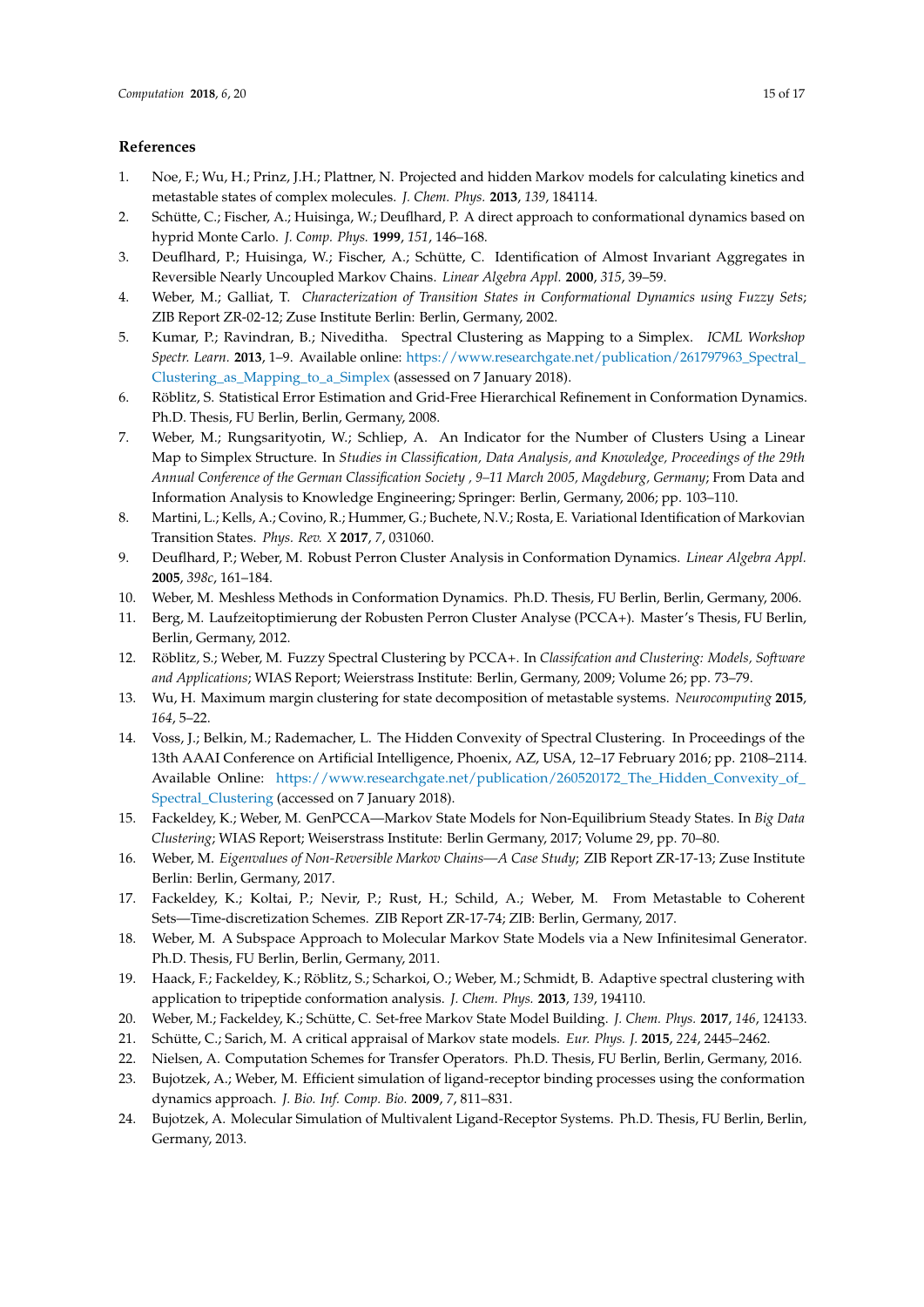- <span id="page-15-0"></span>25. Fasting, C.; Schalley, C.; Weber, M.; Seitz, O.; Hecht, S.; Koksch, B.; Dernedde, J.; Graf, C.; Knapp, E.W.; Haag, R. Multivalency as a Chemical Organization and Action Principle. *Angew. Chem. Int. Ed.* **2012**, *51*, 10472–10498.
- <span id="page-15-1"></span>26. Sarich, M. Projected Transfer Operators. Ph.D. Thesis, FU Berlin, Berlin, Germany, 2011.
- <span id="page-15-2"></span>27. Weber, M.; Kube, S. Preserving the Markov Property of Reduced Reversible Markov Chains. In Numerical Analysis and Applied Mathematics, Proceedings of the 6th International Conference on Numercial Analysis and Applied Mathematics, Kos, Greece, 16–20 September 2008; AIP Conference Proceedings; 2008, Volume 1048, pp. 593–596.
- <span id="page-15-3"></span>28. Vanden-Eijnden, E.; Venturoli, M. Markovian milestoning with Voronoi tessellations. *J. Chem. Phys.* **2009**, *130*, 194101.
- <span id="page-15-4"></span>29. Vauquelin, G. Effects of target binding kinetics on in vivo drug efficacy: koff, kon and rebinding. *Br. J. Pharmacol.* **2016**, *173*, 1476–5381.
- <span id="page-15-5"></span>30. Röhl, S. Computing the minimal rebinding effect for nonreversible processes. Master's Thesis, FU Berlin, Berlin, Germany, 2017.
- <span id="page-15-6"></span>31. Weber, M.; Bujotzek, A.; Haag, R. Quantifying the rebinding effect in multivalent chemical ligand-receptor systems. *J. Chem. Phys.* **2012**, *137*, 054111.
- <span id="page-15-7"></span>32. Weber, M.; Fackeldey, K. Computing the Minimal Rebinding Effect Included in a Given Kinetics. *Multiscale Model. Simul.* **2014**, *12*, 318–334.
- <span id="page-15-8"></span>33. Abendroth, F.; Bujotzek, A.; Shan, M.; Haag, R.; Weber, M.; Seitz, O. DNA-controlled bivalent presentation of ligands for the estrogen receptor. *Angew. Chem. Int. Ed.* **2011**, *50*, 8592–8596.
- <span id="page-15-9"></span>34. Kijima, M. *Markov Processes for Stochastic Modeling*; Chapman & Hall: London, UK, 1997.
- <span id="page-15-10"></span>35. Pavliotis, G.A. *Stochastic Processes and Applications*; Texts in Applied Mathematics; Springer: Berlin, Germany, 2014; Volume 60.
- <span id="page-15-11"></span>36. Weber, M.; Ernst, N. A fuzzy-set theoretical framework for computing exit rates of rare events in potential-driven diffusion processes. *ArXiv* **2017**, arXiv:1708.00679.
- <span id="page-15-12"></span>37. Gzyl, H. The Feynman-Kac formula and the Hamilton-Jacobi equation. *J. Math. Anal. Appl.* **1989**, *142*, 77–82.
- <span id="page-15-13"></span>38. Vander Meulen, K.A.; Butcher, S.E. Characterization of the kinetic and thermodynamic landscape of RNA folding using a novel application of isothermal titration calorimetry. *Nucleic Acids Res.* **2011**, *40*, 2140–2151.
- <span id="page-15-14"></span>39. Dumas, P.; Ennifar, E.; Da Veiga, C.; Bec, G.; Palau, W.; Di Primo, C.; Piñeiro, A.; Sabin, J.; Muñoz, E.; Rial, J. Chapter Seven-Extending ITC to Kinetics with kinITC. *Methods Enzymol.* **2016**, *567*, 157–180.
- <span id="page-15-15"></span>40. Burnouf, D.; Ennifar, E.; Guedich, S.; Puffer, B.; Hoffmann, G.; Bec, G.; Disdier, F.; Baltzinger, M.; Dumas, P. kinITC: a new method for obtaining joint thermodynamic and kinetic data by isothermal titration calorimetry. *J. Am. Chem. Soc.* **2011**, *134*, 559–565.
- <span id="page-15-16"></span>41. Igde, S.; Röblitz, S.; Müller, A.; Kolbe, K.; Boden, S.; Fessele, C.; Lindhorst, T.K.; Weber, M.; Hartmann, L. Linear Precision Glycomacromolecules with Varying Interligand Spacing and Linker Functionalities Binding to Concanavalin A and the Bacterial Lectin FimH. *Marcomol. Biosc.* **2017**, *17*, 1700198.
- <span id="page-15-17"></span>42. Bowman, G.; Pande, V.; Noé, F. *An Introduction to Markov State Models and Their Application to Long Timescale Molecular Simulation*; Advances in Experimental Medicine and Biology; Springer: Berlin, Germany, 2013; Volume 797.
- <span id="page-15-18"></span>43. Lie, H.; Fackeldey, K.; Weber, M. A Square Root Approximation of Transition Rates for a Markov State Model. *SIAM. J. Matrix Anal. Appl.* **2013**, *34*, 738–756.
- <span id="page-15-19"></span>44. Donati, L.; Heida, M.; Weber, M.; Keller, B. Estimation of the infinitesimal generator by square-root approximation. *ArXiv* **2017**, arXiv:1708.02124
- <span id="page-15-20"></span>45. Schild, A. Electron Fluxes During Chemical Processes in the Electronic Ground State. Ph.D. Thesis, FU Berlin, Berlin, Germany, 2013.
- <span id="page-15-21"></span>46. Luce, R.; Hildebrandt, P.; Kuhlmann, U.; Liesen, J. Using Separable Nonnegative Matrix Factorization Techniques for the Analysis of Time-Resolved Raman Spectra . *Appl. Spectrosc.* **2016**, *70*, 1464–1475.
- <span id="page-15-22"></span>47. Röhm, J. Non-Negative Matrix Factorization for Raman Data Spectral Analysis. Master's Thesis, FU Berlin, Berlin, Germany, 2017.
- <span id="page-15-24"></span>48. Chewle, S.; Thi, Y.N.; Weber, M.; Emmerling, F. How does choice of solvents influence crystallization pathways? An experimental and theoretical case study. Unpublished work, 2018.
- <span id="page-15-23"></span>49. Schmid, P. Dynamic mode decomposition of numerical and experimental data. *J. Fluid Mech.* **2010**, *656*, 5–28.